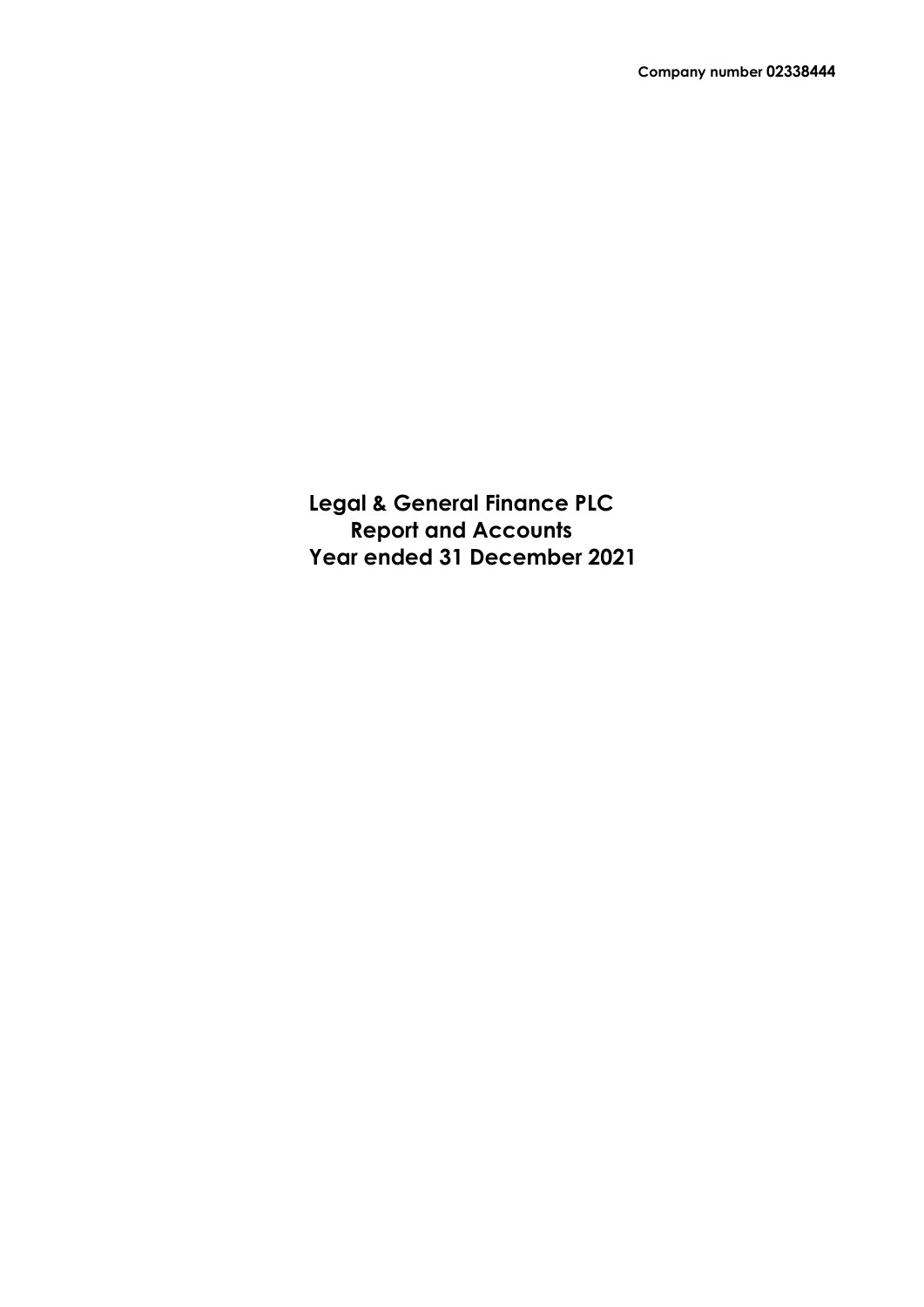# **Contents**

# **Page**

| $\mathcal{P}$ | Strategic Report                                                           |
|---------------|----------------------------------------------------------------------------|
| 4             | Section 172(1) Statement & Stakeholder Engagement                          |
| 6             | Directors' Report                                                          |
| 8             | Independent Auditor's Report to the members of Legal & General Finance PLC |
| 12            | Statement of Comprehensive Income                                          |
| 13            | <b>Balance Sheet</b>                                                       |
| 14            | Statement of Changes in Equity                                             |
| 15            | Notes to the Financial Statements                                          |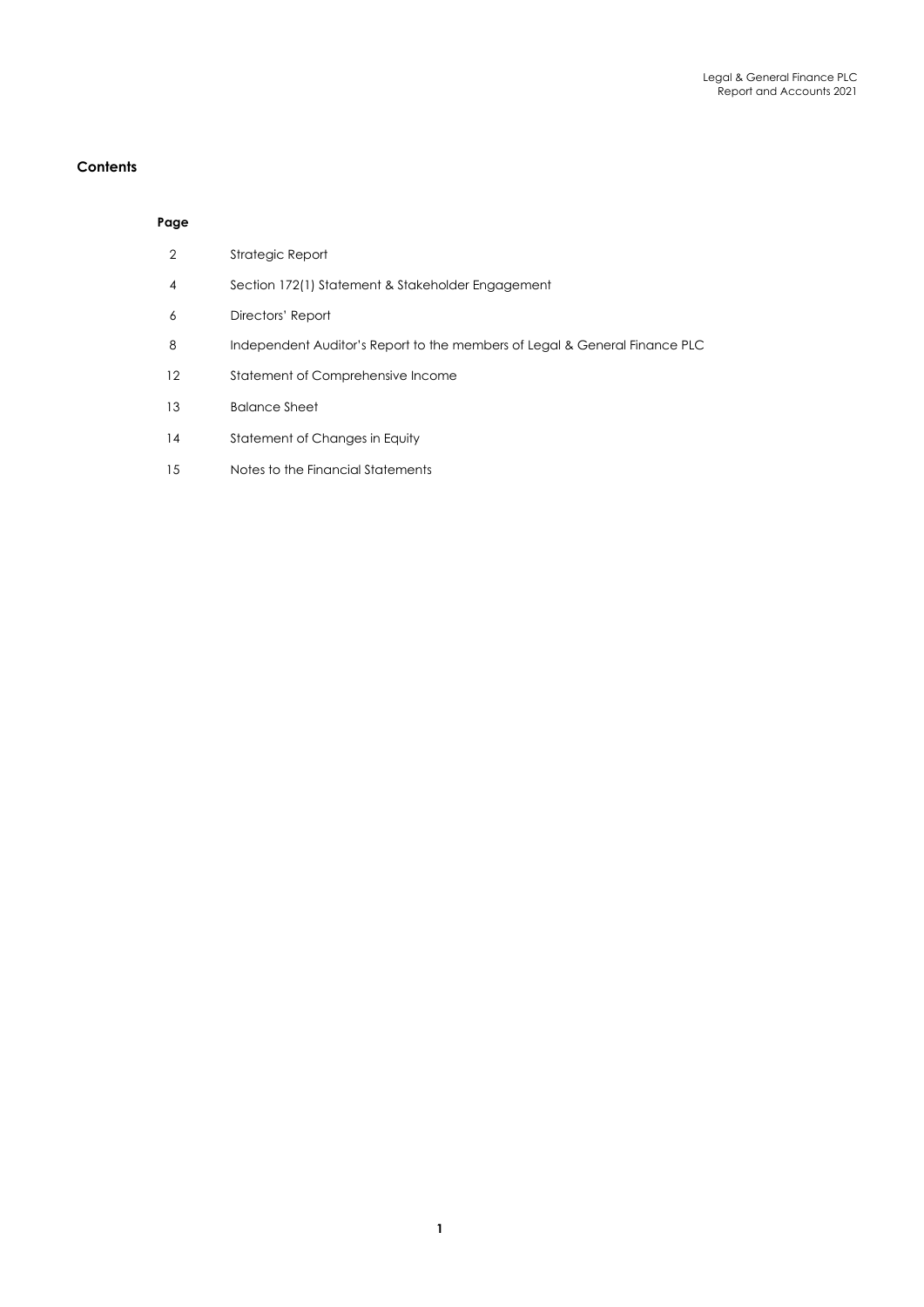The directors present their Strategic Report on Legal & General Finance PLC ('the Company') for the year ended 31 December 2021.

# **Principal activities**

Legal & General Finance PLC is a public limited company incorporated in England and Wales, whose ultimate controlling party is Legal & General Group Plc. The Company's registered office is at One Coleman Street, London, EC2R 5AA, United Kingdom. It is registered in England and Wales under company registration number 02338444 and domiciled in the United Kingdom. The principal activity of the Company throughout the year was to operate as a finance company.

The Company's prime objective is to provide funding to Legal & General Group Plc and its global subsidiaries ('the Group'), by raising finance from capital markets and investing in liquid assets. In fulfilling this role, the Company issues listed debt through Legal & General Group Plc's £5bn Euro Medium Term Note Programme and the Company's US \$2bn Commercial Paper Programme. All of the Company's issued listed debt under these programmes is guaranteed by Legal & General Group Plc.

The Directors' Report and financial risk management note are on pages 6 and 22 respectively.

#### **Business review and future developments**

The Company continued to provide funding to other Legal & General group companies throughout the year. The directors do not envisage any changes in activity for the foreseeable future. During the year the Company issued and repaid operational borrowings under the commercial paper programme noted above.

#### **Financial review and key performance indicators**

The directors review a range of performance indicators to monitor the performance of the Company. Profit before income tax and net assets are regarded as the principal key performance indicators.

The profit before income tax of the Company increased to £20.8m (2020: £11.4m) mainly reflecting income from loans to other group companies. Net assets as at 31 December 2021 were £33.9m (2020: £17.3m).

#### **Section 172(1) statement**

The Company's Section 172(1) Statement & Stakeholder Engagement is on page 4.

#### **Principal risks and uncertainties**

The Company's business involves the acceptance and management of risk. A detailed review of the Company's exposure to risks, including market risk, credit risk and liquidity risk, together with the framework for the management and analysis of the exposure of the Company's financial instruments to risk, is set out in Note 17. The principal risks and uncertainties facing the Company are:

#### **a) Market risk**

The Company is exposed to fluctuations in exchange rates which may impact income from, or the value of, assets denominated in foreign currencies. Interest rate movements can affect profits as well as potentially impacting investment and fund-raising activities. The Company may use derivatives to limit exposure to market risks, as deemed necessary.

#### **b) Market infrastructure risk**

The Company's investment and fund raising activities are reliant upon the availability of market infrastructure. Disruption to trading in markets may have a significant effect on the Company's operation and profitability.

#### **c) Credit risk**

A number of major banks operate as counterparties for the investments of the Company. Whilst the Company ensures that it only transacts with strongly rated counterparties, and it regularly reviews its level of exposure, the financial failure of a significant counterparty could result in disruption and financial loss.

#### **d) Liquidity risk**

Liquidity risk is the risk that the Company, though solvent, either does not have sufficient liquid financial resources available to enable it to meet its obligations as they fall due, or can only secure such liquid financial resources at an excessive borrowing cost relative to that achieved in the recent past by a comparably rated borrower or through the sale of illiquid assets at a price significantly below the fair value of such assets in the recent past. This risk can arise from adverse market conditions or an unexpected event that causes liquidity stress in other entities within the group.

# **e) Climate risk**

The Company is exposed to climate change through two broad categories: transition risks from the move to a low-carbon economy and the impact this has on asset valuation and the economy, and physical risks from the impact on asset holdings as a result of severe weather events and longer-term shifts in climate.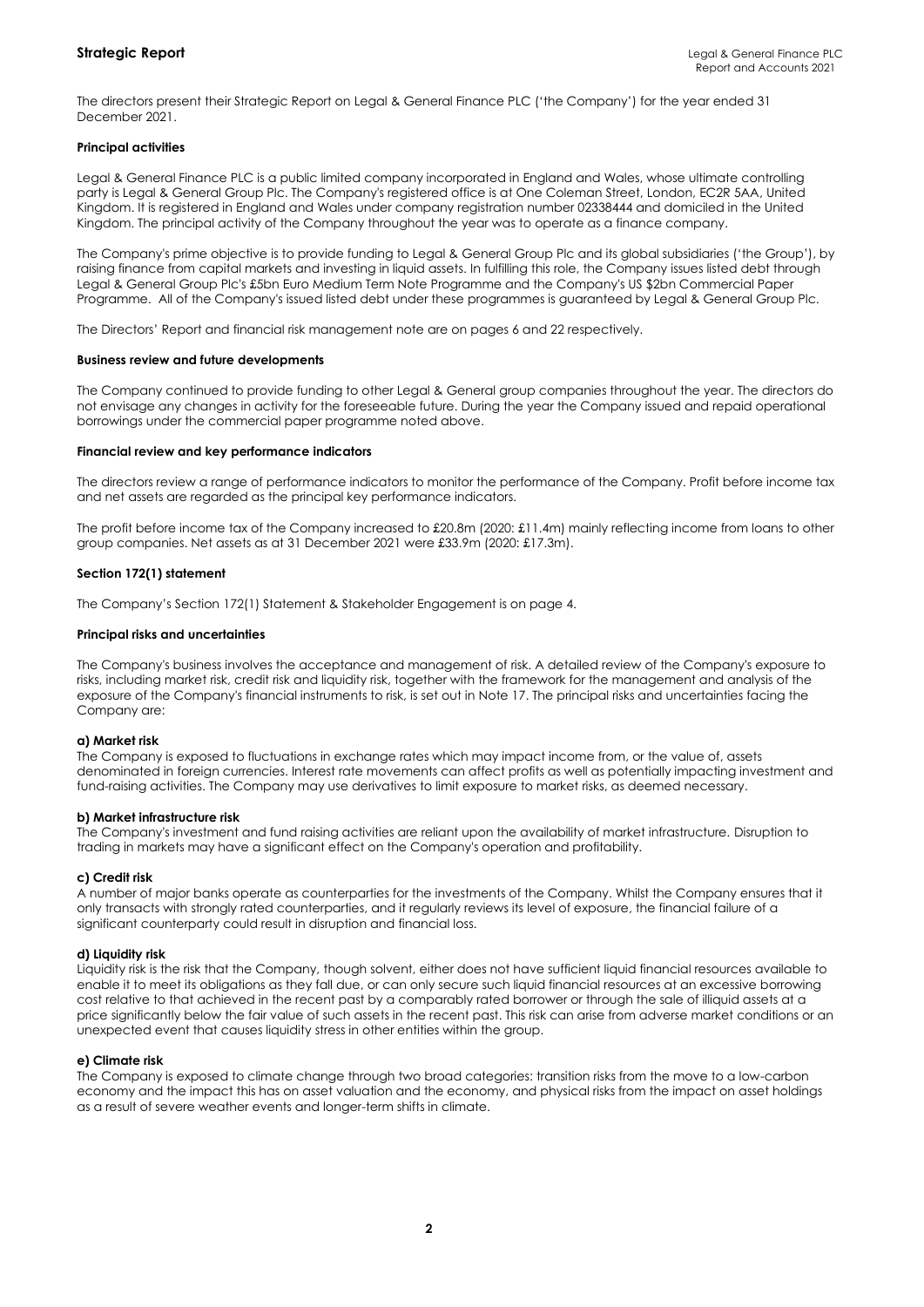Our regulatory and legislative landscape also continues to evolve, including the UK's exit from the EU and the Future Regulatory Framework post Brexit. The Company's activity base is largely in the UK and US, therefore we do not expect this to have a significant impact on the Company.

The roll out of vaccines and the development of treatments for severe illness from COVID-19 promises a return to a more normal operating environment. As the challenges presented by COVID-19 recede, focus is moving to re-building from the economic impacts. Whilst global and UK economic activity is returning to pre COVID-19 levels, the outlook of a period of sustained inflation, and much higher interest rates to those seen for a number of years, will impact consumer sentiment.

We are also monitoring potential for changes in UK fiscal policy arising from the need to fund government borrowing in response to COVID-19.

2022 has seen a range of geopolitical risks come to the fore, with the potential for significant disruption to global economic activity. The Group is carefully monitoring the impacts from a range of geopolitical scenarios to ensure the Company remains financially and operationally resilient to adverse events.

By order of the board:

-DocuSianed by: andrew Fairleurst

-A81EC9B7E7BC47F... A. D. Fairhurst **For and on behalf of Legal & General Co Sec Limited** Company Secretary **7 March 2022**

**3**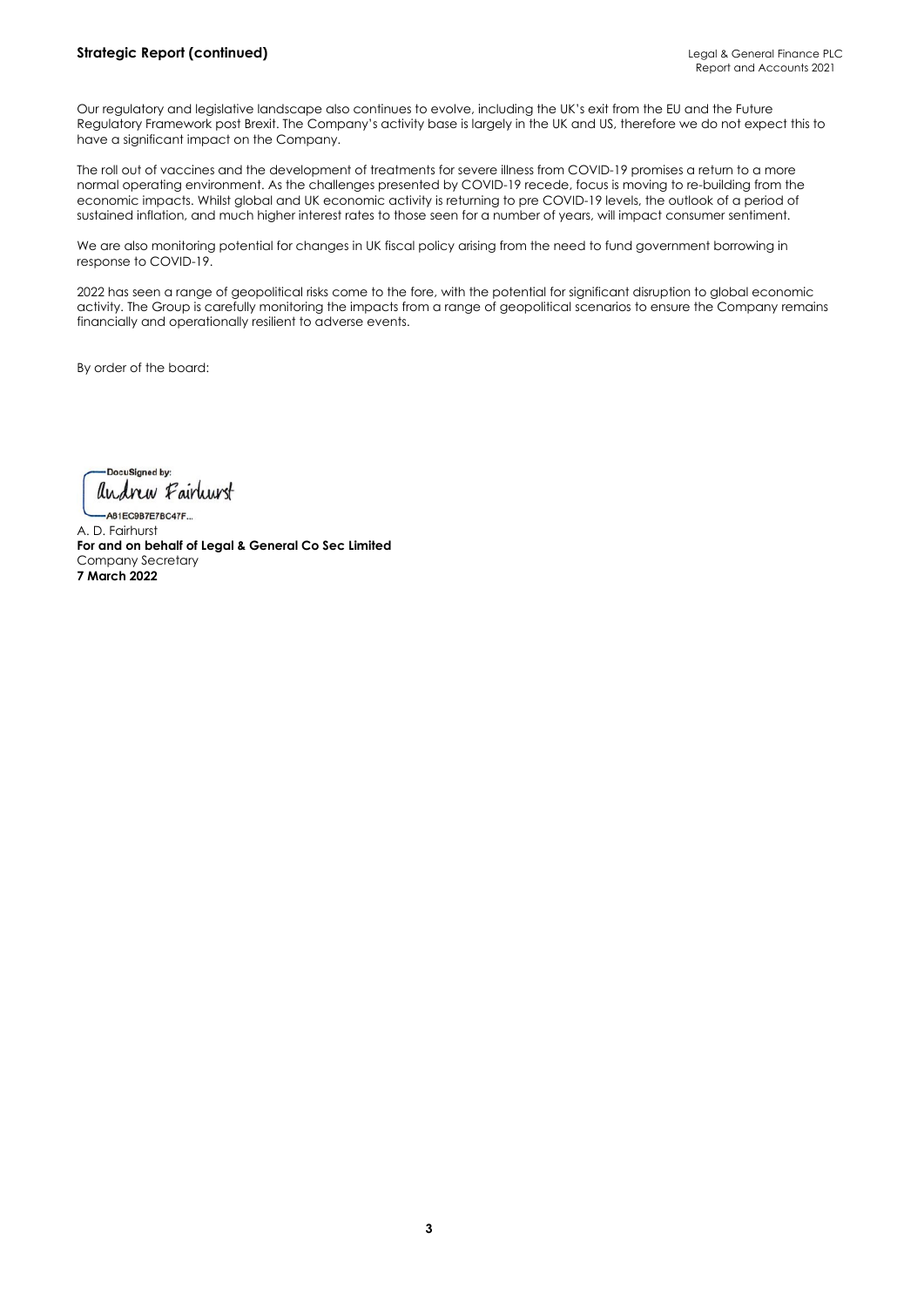The Board of Legal & General Finance PLC (the 'Company'), considers that is has adhered to the requirements of section 172 of the Companies Act 2006 and have, in good faith, acted in a way that they consider would be most likely to promote the success of the company for the benefit of its shareholders as a whole and, in doing so, have had regard to and recognised the importance of considering all stakeholders and other matters (as set out in s.172(1)(a-f) of the Act) in its decision-making.

As part of the wider Legal & General Group (the 'Group'), taking into account the relative size and complexity of the Company and centralised nature of the Group, the Board may consider it reasonable for decision making to be handled by the Group Board. In such cases, this will be articulated in the statement and reference provided to the appropriate section of the Group's Annual Report and Accounts.

This statement provides details of key stakeholder engagement undertaken by the Board during the year and how this helps the Board to factor potential impacts on stakeholders in the decision making process. Additional details of the Group's key stakeholders and why they are important to us are set out in the Group's Annual Report & Accounts, which can be found here: legalandgeneralgroup.com/investors/results-reports-and-presentations.

#### **General**

The Group promotes the highest standards of governance and ensures that these standards cascade throughout the Group and its subsidiaries. Guiding principles are in place for the relationship between the Group Board and the Boards of the Group's principal subsidiaries. This framework promotes full and effective interaction across all levels of the Group to support the delivery of strategy and business objectives within a framework of best corporate governance practice. A full description of the Group's governance arrangements can be found in the Group Annual Report & Accounts, which can be found here: legalandgeneralgroup.com/investors/results-reports-and-presentations.

Corporate governance underpins how we conduct ourselves as a Board, our culture, values, behaviours and how we do business. As a Board we are conscious of the impact that our business and decisions have on our direct stakeholders as well as our wider societal impact.

As part of the director induction process, directors are briefed on their duties, including their duty under s.172 of the Companies Act 2006. The directors are entitled to request from the Company all such information they may reasonably require in order to be able to perform their duties as directors, including professional advice from either the Company Secretary or from an independent advisor at the Company's expense. On-going training is provided to the directors, as required, to ensure that their knowledge remains up to date and they continue to be able to discharge their duties as directors.

In 2019 we implemented a new standard practice across the Group which requires that all Group and subsidiary Board papers demonstrate that stakeholders have been considered. Details of this have been included in the cover sheet for each Group and subsidiary Board paper throughout the year where relevant. For each transaction approved by the Board, including but not limited to material acquisitions and strategic expansion, discussion takes place around employee impact and impact on other stakeholders, such as customers. The relevance of each stakeholder group may vary by reference to the issue in question, so the Board seeks to understand the needs of each stakeholder group and any potential conflicts as part of its decision-making. Additionally, the Group or subsidiary Company Secretary is on hand to provide support to the Board in ensuring that sufficient consideration and time is given to stakeholder issues during these discussions.

# **Principal decisions**

For the year ended 31 December 2021, the Board considers that the following is an example of a principal decision during the year:

- Approval of the annual update to the £5,000,000,000 Euro Medium Term Note Programme, under the Euro Medium Term Note Programme, (i) Legal & General Finance PLC can issue senior unsubordinated notes, (ii) Legal & General Group Plc can issue both senior unsubordinated notes and subordinated notes; and (iii) Legal & General Group Plc guarantees the senior notes issued by Legal & General Finance PLC.
- Approval of the transition away from the use of LIBOR (The London Inter-bank Offered Rate) and the move towards alternative benchmark risk free-rates including SONIA (Sterling Overnight Index Average) and SOFR (Secured Overnight Financing Rate).

The table below sets out our key stakeholders and provides examples of how we have engaged with them in the period, as well as demonstrating stakeholder consideration in the decision-making process.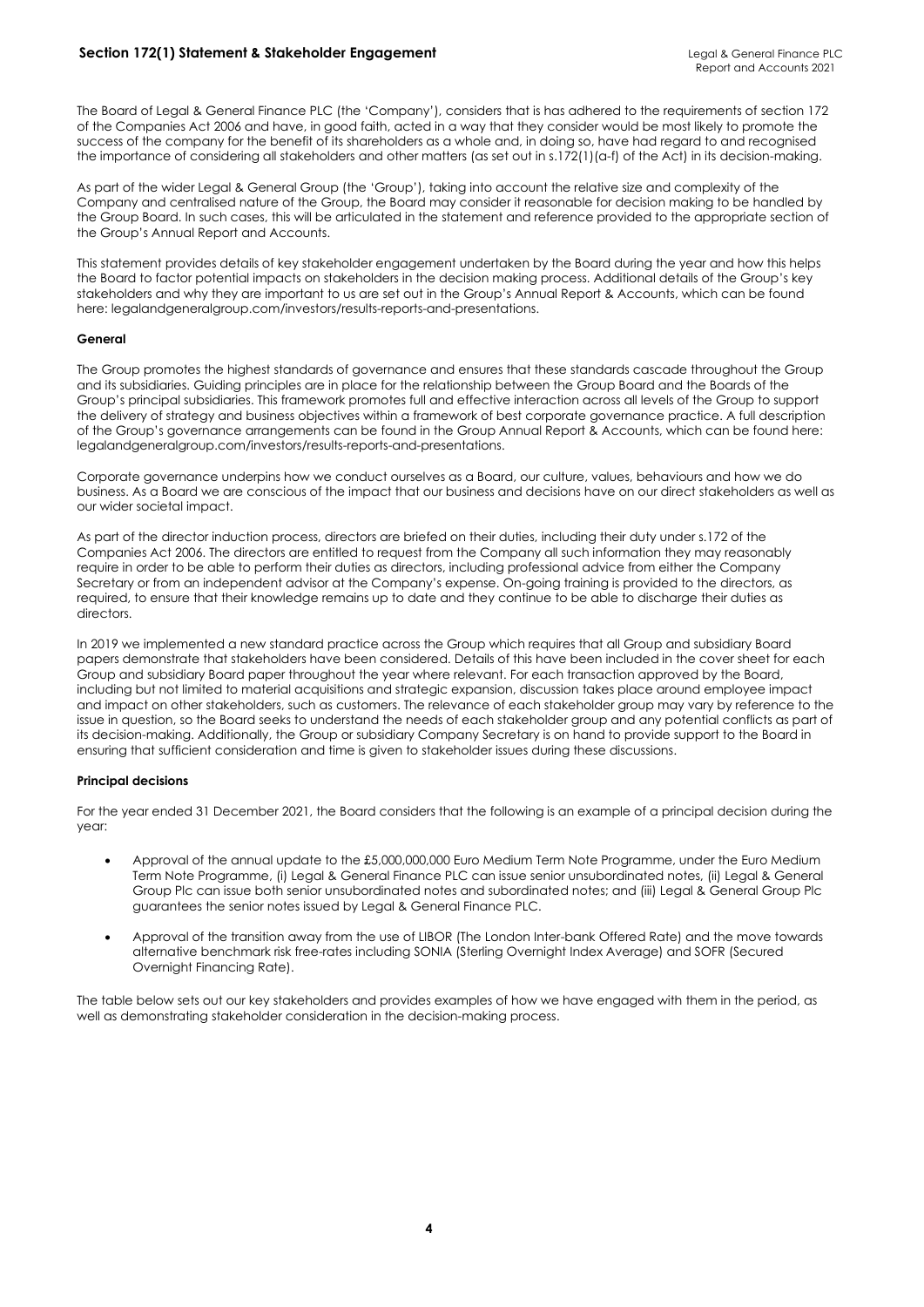| <b>Stakeholders</b><br>Their importance to us                                                                                                                                                                | The Board's approach to<br>stakeholder engagement                                                                                                                                                                                                                                                                                                                                                                                                                                                                                                                                                         | <b>Outcomes and Stakeholder</b><br>consideration in the Board's decision<br>making                                                                                                                                                                                                                                                                                                                                                                                                                                                                                                                                                                         |
|--------------------------------------------------------------------------------------------------------------------------------------------------------------------------------------------------------------|-----------------------------------------------------------------------------------------------------------------------------------------------------------------------------------------------------------------------------------------------------------------------------------------------------------------------------------------------------------------------------------------------------------------------------------------------------------------------------------------------------------------------------------------------------------------------------------------------------------|------------------------------------------------------------------------------------------------------------------------------------------------------------------------------------------------------------------------------------------------------------------------------------------------------------------------------------------------------------------------------------------------------------------------------------------------------------------------------------------------------------------------------------------------------------------------------------------------------------------------------------------------------------|
| <b>Shareholders and</b><br><b>Bondholders</b><br>Our shareholders and<br>bondholders are vital to the<br>future success of our business.<br>business growth and the<br>generation of sustainable<br>returns. | Our ultimate shareholder is Legal &<br>General Group Plc, whose shareholders<br>are institutional and individual investors<br>who own Legal & General shares or<br>bonds.<br>Performance metrics and updates are<br>provided by the Board to our parent<br>company, with subsidiary performance<br>cascaded up the Group.<br>Bondholders have access to Legal &<br>General's announcements, results and<br>investor information through our website<br>which has a dedicated investor section.                                                                                                            | As a Board, we aim to provide clear<br>information to our parent company and<br>ultimate shareholders, being honest and<br>transparent as to the performance of the<br>business.<br>Value is generated for shareholders by<br>achieving the business plan, providing a<br>sustainable, progressive dividend (where<br>appropriate) and through share price<br>performance of the ultimate shareholder,<br>Legal & General Group Plc.<br>Value is generated for bondholders by<br>ensuring that we have the necessary<br>financial resources to meet our payment<br>obligations as they become due.                                                         |
| <b>Customers</b><br>Listening to our customers helps<br>us to better understand their<br>needs and provide suitable<br>and reliable products and<br>services.                                                | Our Group teams are dedicated to<br>making sure we constantly refine what<br>we do - making customers feel confident<br>that we're delivering our promises to<br>them in everything we do.                                                                                                                                                                                                                                                                                                                                                                                                                | The Company's principal activity is to<br>operate as a finance company providing<br>funding to other Group Companies. As such,<br>it has no direct external customers and<br>therefore, the Board considers it appropriate<br>that customer engagement and decision<br>making is undertaken at Group level.<br>However, in its role as a Group finance<br>company the Board considers its approval of<br>the updates to the Euro Medium Term Note<br>Programme to be in the best interests of its<br>internal customers, being other Group<br>entities, by providing requisite funding for the<br>achievement of business strategy.                        |
| Community / wider<br>society<br>Contributing positively to wider<br>society enables us to create<br>stronger communities and<br>have a positive environmental<br>impact.                                     | The Group's purpose is to improve the<br>lives of our customers, build a better<br>society for the long term and create<br>value for our shareholders. This inspires us<br>to use our long-term assets in an<br>economically and socially useful way to<br>benetit everyone in our communities.<br>Our approach to inclusive capitalism<br>takes our belief in responsible behaviour<br>and extends it into investing in<br>communities and cities to change<br>people's lives for the better.<br>The Group's full Corporate Responsibility<br>Report can be found here:<br>legalandgeneralgroup.com/csr. | The Group use its own capital and<br>policyholders' assets to make long term<br>investments in real assets. This allows the<br>Group to create value for shareholders,<br>provide stability for pension customers and<br>benefit communities right across the UK.<br>The Group continue to demonstrate its<br>commitment to net zero through its<br>membership of the Net Zero Asset Managers<br>Initiative and Net Zero Asset Owner's<br>Alliance.<br>The Group continue to support the University<br>of Edinburgh's Advanced Care Research<br>Centre in its response to the challenges of<br>ageing demographics, which remains a<br>strategic priority. |

While s.172(1) requires consideration of all stakeholders, including employees and suppliers, due to the nature of Legal & General Finance PLC's operations within the wider Legal & General Group, it does not have any direct employee, regulator or supplier engagement. Engagement with these stakeholders is undertaken at a Group level.

Further information on how the Legal & General Group Plc Board have engaged with stakeholders can be found in the Group s.172(1) Statement, which can be found here: legalandgeneralgroup.com/investors/results-reports-and-presentations.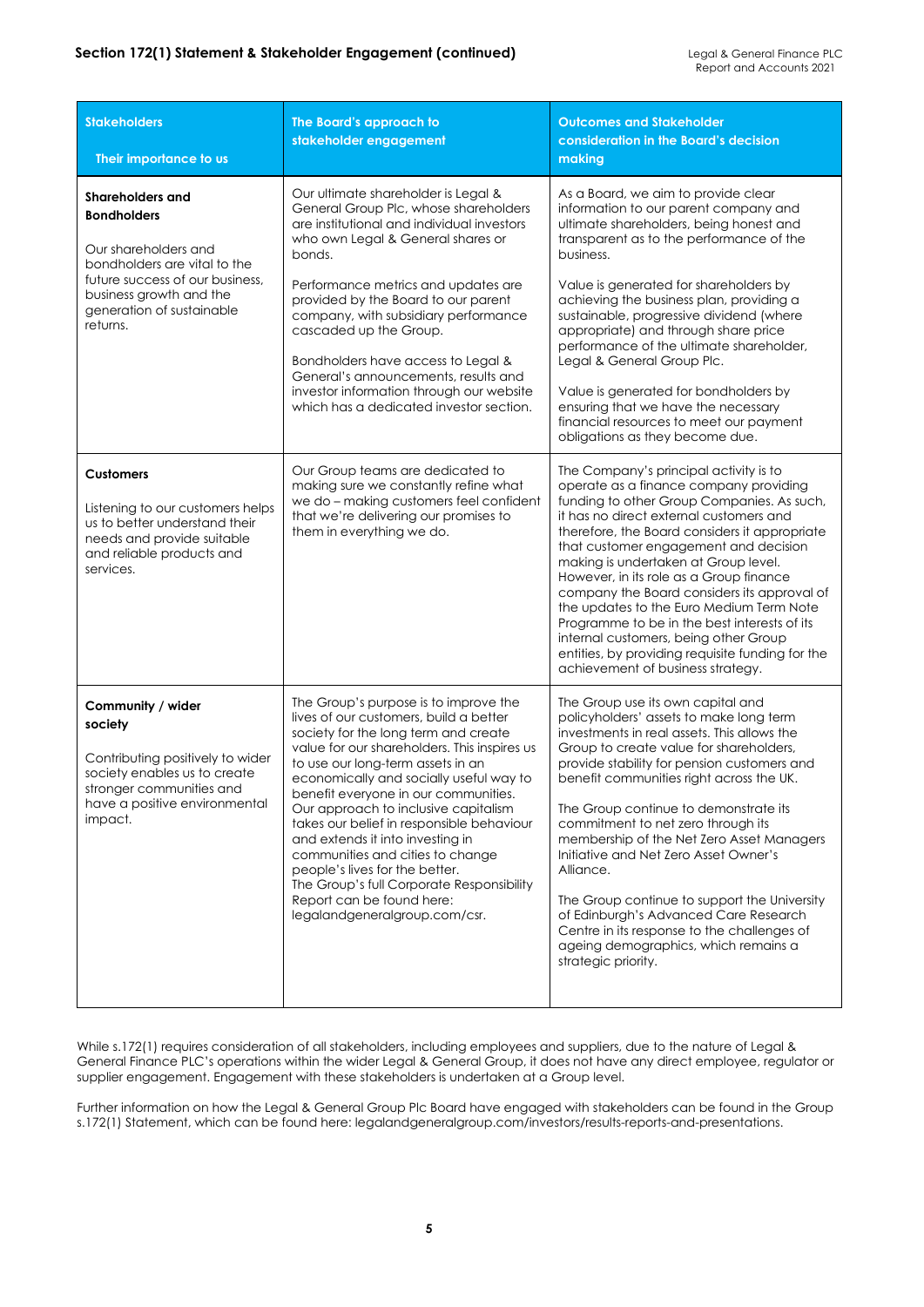The directors present their Directors' Report together with the audited financial statements of Legal & General Finance PLC ('the Company') for the year ended 31 December 2021.

### **Results for the year and dividend**

The results of the Company are set out on page 12. The directors do not recommend the payment of a final dividend (2020: £nil) and no interim dividends were declared or paid in the year (2020: £nil).

# **Directors**

The directors of the Company, who were in office during the year and up to the date of signing the financial statements, together with their dates of appointment and resignation, where appropriate, are shown below:

J. J. Cummins (resigned 17 March 2021) S. J. Davies M. Moore (appointed 5 July 2021) G. O'Neill F. B. Turley

# **Directors' insurance**

The immediate and ultimate parent company, Legal & General Group Plc, maintains an appropriate level of Directors' and Officers' liability insurance which is reviewed annually.

#### **Directors' indemnities (S236 of the Companies Act 2006)**

As permitted by the Articles of Association, the directors have the benefit of an indemnity which is a qualifying third party indemnity provision as defined by Section 234 of the Companies Act 2006. The indemnity was in force throughout the last financial year and is currently in force.

# **Charitable donations**

The company did not make any charitable donations during the year.

# **Political contributions**

The company did not make any political contributions during the year.

## **Modern slavery**

The Group and its global subsidiaries recognise that companies have an obligation to ensure that their business and supporting supply chains are slavery free. Legal & General's full modern slavery statement can be found at legalandgeneralgroup.com/csr/modern-slavery-statement/.

#### **Internal control and risk management framework**

The Board of Directors has overall responsibility for the Company's systems of risk management and internal controls. The Company operates within the risk management framework and under the policies, procedures and internal controls maintained by its parent company.

The Group Audit Committee, in conjunction with the Group Risk Committee, assists in ensuring that the Group operates within a framework of prudent and effective controls which allows risk to be identified, assessed and managed. The Group's control policies and procedures are in accordance with the Financial Reporting Council's guidance on risk management, internal control and related financial and business reporting. The Group's system of internal control is designed to manage rather than eliminate risk and can only provide reasonable and not absolute assurance against material loss.

Accordingly, the Company adheres to the practices set out in the Financial Reporting Council's guidance on risk management, internal control and related financial and business reporting through a system of timely preparation of management and financial statements, internal review of the statements by suitably qualified finance professionals and periodic reviews by Group Internal Audit.

The Company's exposure to financial risks is contained in Note 17.

The day to day operations of the Company are managed by the Group's treasury function**.**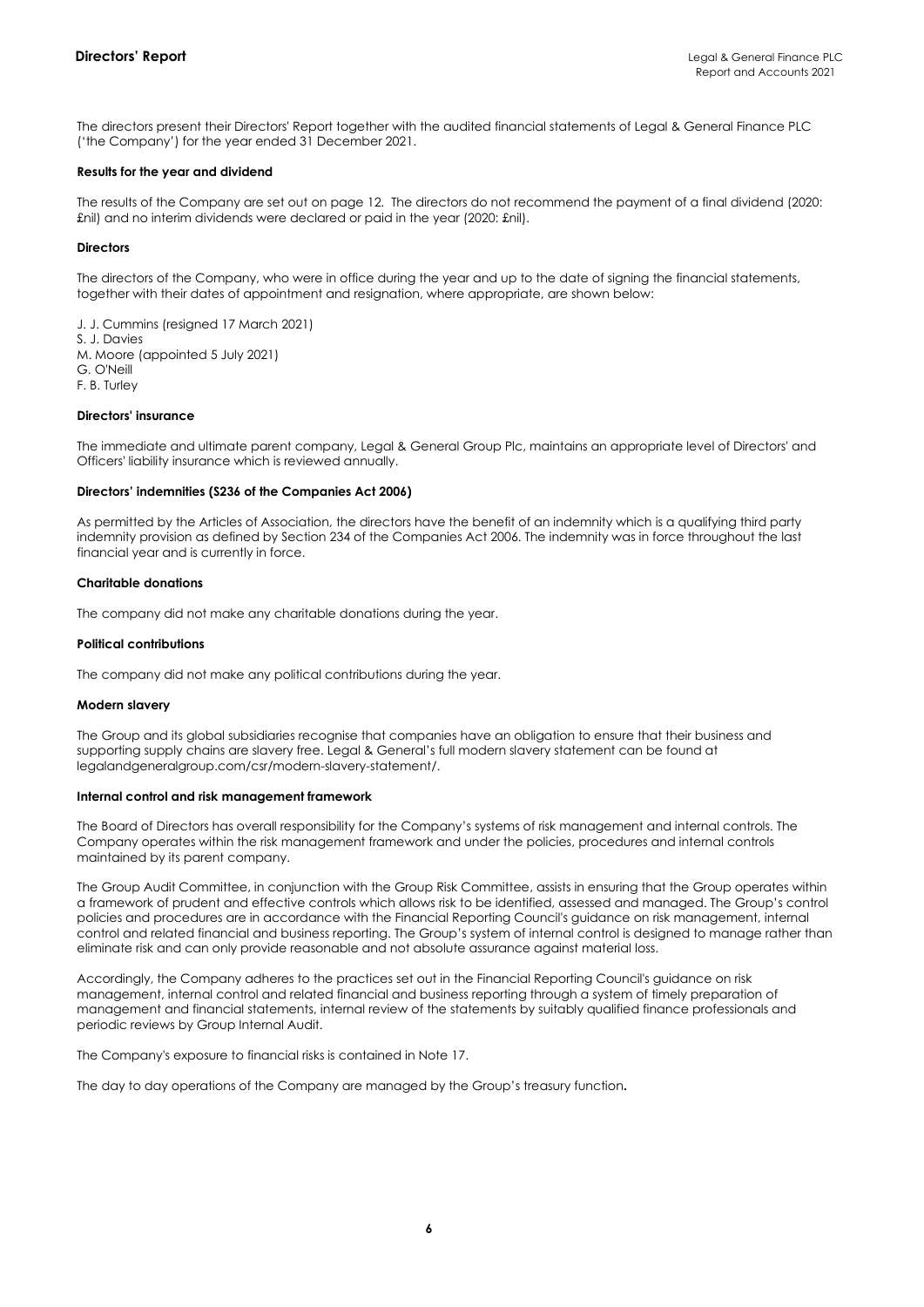# **Statement of directors' responsibilities**

The directors are responsible for preparing the Strategic Report, Directors' Report and the financial statements in accordance with applicable law and regulations.

Company law requires the directors to prepare financial statements for each financial year. Under that law they have elected to prepare the financial statements in accordance with UK accounting standards and applicable law, including FRS 101 Reduced Disclosure Framework.

Under company law the directors must not approve the financial statements unless they are satisfied that they give a true and fair view of the state of affairs of the Company and of its profit or loss for that period. In preparing the financial statements, the directors are required to:

- select suitable accounting policies and then apply them consistently;
- make judgements and estimates that are reasonable, relevant and reliable and prudent;
- state whether they have been prepared in accordance with UK accounting standards have been followed, subject to any material departures disclosed and explained in the financial statements;
- assess the Company's ability to continue as a going concern, disclosing, as applicable, matters related to going concern; and
- use the going concern basis of accounting unless they either intend to liquidate the Company or to cease operations, or have no realistic alternative but to do so.

The directors are responsible for keeping adequate accounting records that are sufficient to show and explain the Company's transactions and disclose with reasonable accuracy at any time the financial position of the Company and enable them to ensure that its financial statements comply with the Companies Act 2006. They are responsible for such internal control as they determine is necessary to enable the preparation of financial statements that are free from material misstatement, whether due to fraud or error, and have general responsibility for taking such steps as are reasonably open to them to safeguard the assets of the Company and to prevent and detect fraud and other irregularities.

Under applicable law and regulations, the directors are also responsible for preparing a Strategic Report, Directors' Report, and Corporate Governance Statement that complies with that law and those regulations.

The directors are responsible for the maintenance and integrity of the corporate and financial information included on the Company's website. Legislation in the UK governing the preparation and dissemination of financial statements may differ from legislation in other jurisdictions.

# **Responsibility statement of the directors in respect of the annual financial report**

We confirm that to the best of our knowledge:

- the financial statements, prepared in accordance with the applicable set of accounting standards, give a true and fair view of the assets, liabilities, financial position and profit or loss of the Company; and
- the strategic report / directors' report includes a fair review of the development and performance of the business and the position of the issuer, together with a description of the principal risks and uncertainties that they face.

#### **Disclosure of information to auditors**

Each of the directors, who held office at the date the Directors' report is approved, confirms that:

- a) so far as the director is aware, there is no relevant audit information of which the Company's auditors are unaware; and
- b) they have taken all the steps that they ought to have taken as a director in order to make themselves aware of any relevant audit information and to establish that the Company's auditors are aware of that information.

This confirmation is given in accordance with Section 481(2) of the Companies Act 2006..

#### **Independent auditors**

Pursuant to Section 487 of the Companies Act 2006, the auditor will be deemed to be reappointed and KPMG LLP will therefore continue in office.

#### **By order of the Board:**

-DocuSigned by: andrew Fairleurst

-A81EC9B7E7BC47F... A. D. Fairhurst **For and on behalf of Legal & General Co Sec Limited** Company Secretary **7 March 2022**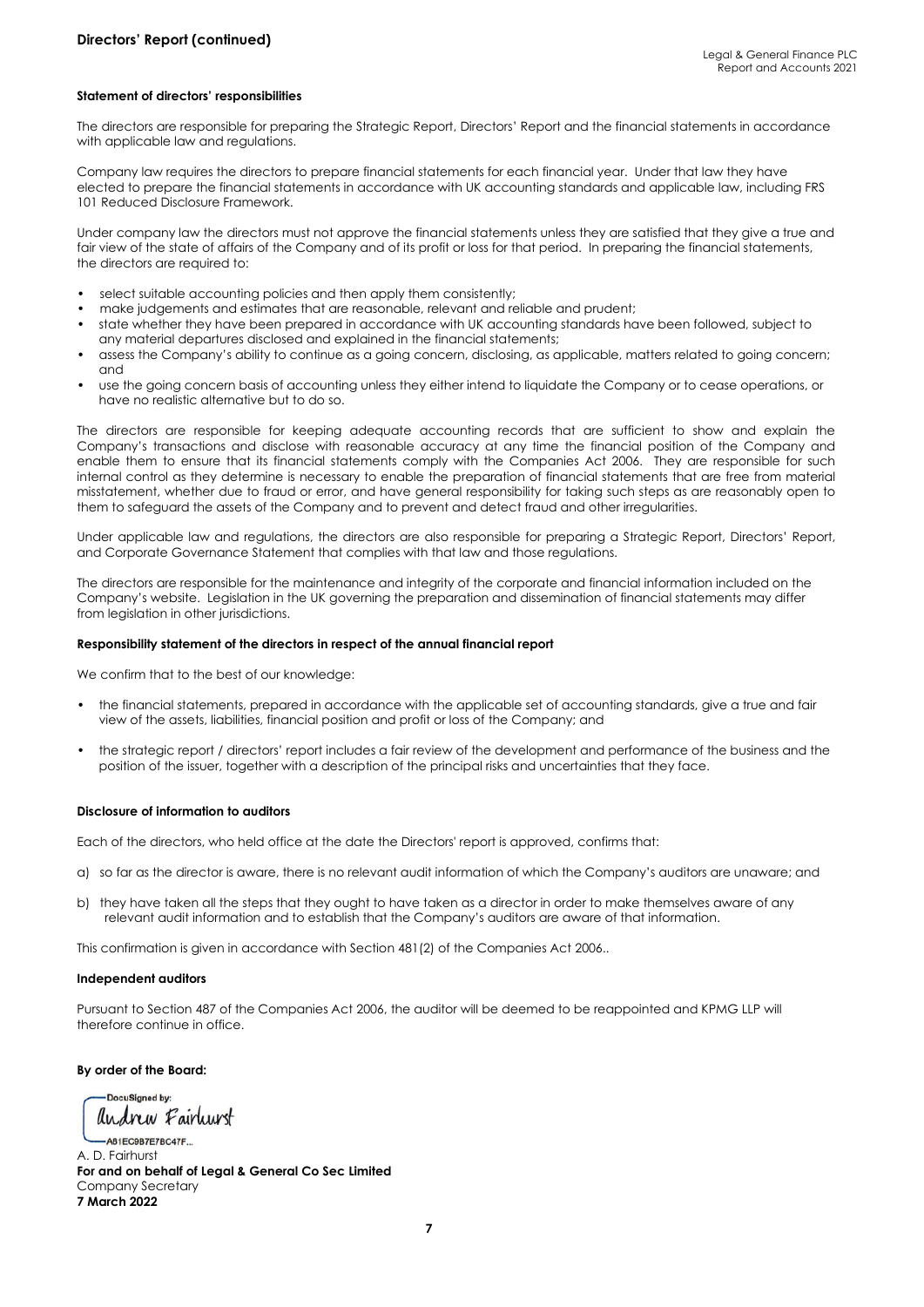# **INDEPENDENT AUDITOR'S REPORT TO THE MEMBERS OF LEGAL & GENERAL FINANCE PLC**

# **1 Our opinion is unmodified**

We have audited the financial statements of Legal & General Finance Plc ("the Company") for the year ended 31 December 2021 which comprise the Income Statement, Balance Sheet and Statement of Changes in Equity and the related notes, including the accounting policies in note 1.

In our opinion the financial statements:

- give a true and fair view of the state of Company's affairs as at 31/12/2021 and of its profit for the year then ended;
- have been properly prepared in accordance with UK accounting standards, including FRS 101 *Reduced Disclosure Framework* and
- have been prepared in accordance with the requirements of the Companies Act 2006.

#### *Basis for opinion*

We conducted our audit in accordance with International Standards on Auditing (UK) ("ISAs (UK)") and applicable law. Our responsibilities are described below. We believe that the audit evidence we have obtained is a sufficient and appropriate basis for our opinion. Our audit opinion is consistent with our report to the audit committee.

We were first appointed as auditor by the directors on 17 May 2018. The period of total uninterrupted engagement is for the four financial years ended 31 December 2021. We have fulfilled our ethical responsibilities under, and we remain independent of the Company in accordance with, UK ethical requirements including the FRC Ethical Standard as applied to listed public interest entities. No non-audit services prohibited by that standard were provided.

# **2 Key audit matters: our assessment of risks of material misstatement**

Key audit matters are those matters that, in our professional judgement, were of most significance in the audit of the financial statements and include the most significant assessed risks of material misstatement (whether or not due to fraud) identified by us, including those which had the greatest effect on: the overall audit strategy; the allocation of resources in the audit; and directing the efforts of the engagement team. We summarise below the key audit matters in arriving at our audit opinion above, together with our key audit procedures to address those matters and, as required for public interest entities, our results from those procedures. These matters were addressed, and our results are based on procedures undertaken, in the context of, and solely for the purpose of, our audit of the financial statements as a whole, and in forming our opinion thereon, and consequently are incidental to that opinion, and we do not provide a separate opinion on these matters.

# **The risk Our response**

**Loss allowance and Recoverability of intercompany balances due from group entities** Intercompany debtors: £1.81billion; 2020: £1.62billion

#### **Low risk, high value:**

The carrying amount of the intercompany balances as set out in the note number 9 and 11 of the financial statements represents 54% (2020:46%) of the Company's total assets. The Company has given the loans to the group companies and accounted for these at amortised cost.

The recoverability of these loans is inherently subjective due to reliance on the net assets of the group companies and the Company recognises any loss allowance on the intercompany receivables at the expected credit loss.

The recoverability of these debtor balances is not at a high risk of significant misstatement or subject to significant judgement. However, due to their materiality in the context of the Company financial statements as a whole, this is considered to be the area to be of most significance to the audit and accordingly, recoverability of balances due from group companies has been considered as a key audit matter for the current year audit.

#### **Our response**

We performed the tests below rather than seeking to rely on any of the Company's controls because the nature of the balance is such that we would expect to obtain audit evidence primarily through the detailed procedures described.

Our procedures, included, but not limited to :

1. Comparing the carrying amount of intercompany balances to identify, with reference to the relevant group companies' trial balance, to identify whether their net assets are positive and therefore coverage of the debt owed, as well as assessing whether those debtor companies have historically been profitmaking.

2. We have evaluated the reasonableness of management process for calculation of expected credit loss and tested the accuracy of calculation provided by the management.

#### **Our results:**

We have not found any exceptions to indicate that the intra-group debtor balance net of expected credit loss allowance is not recoverable.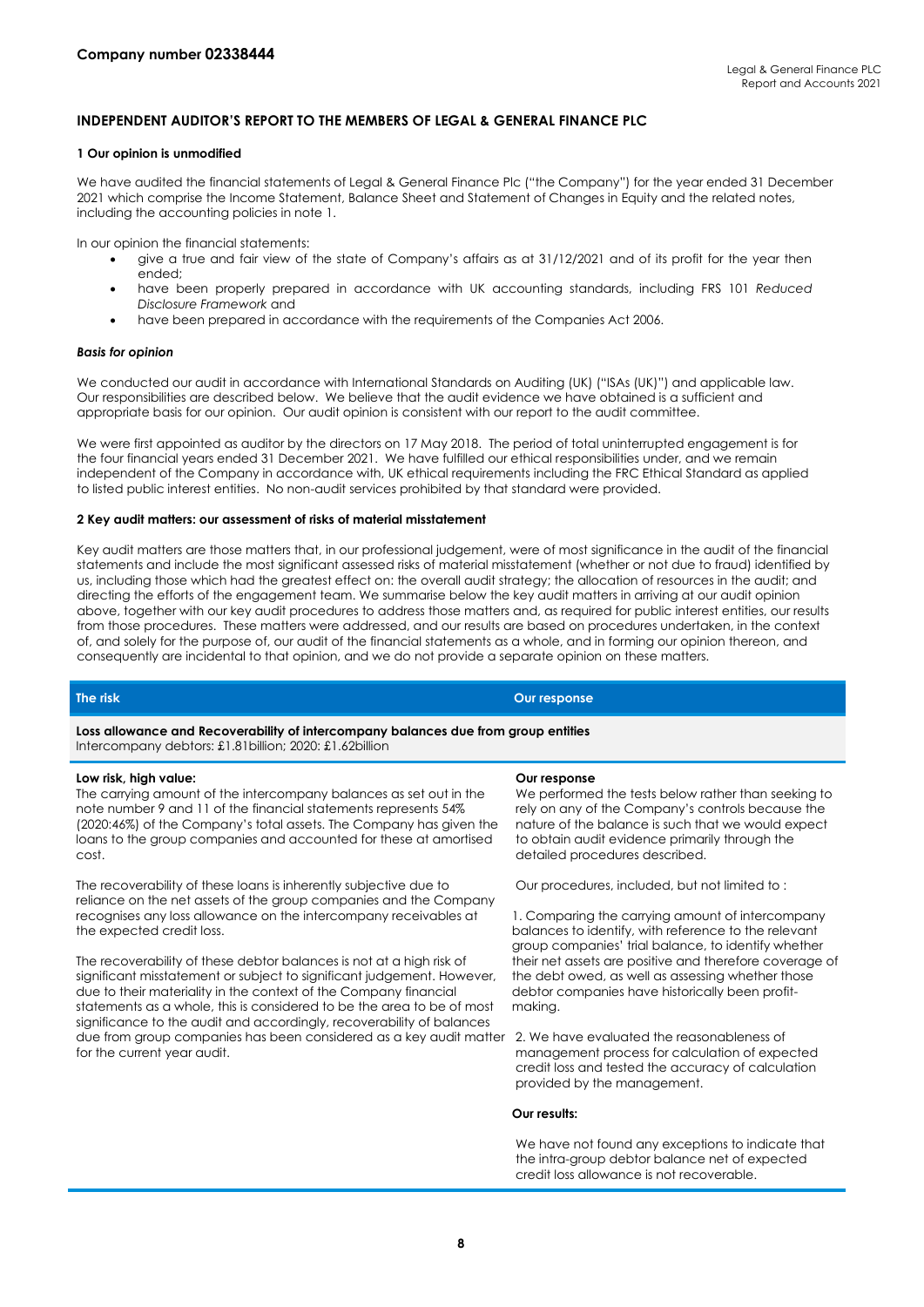#### **3 Our application of materiality and an overview of the scope of our audit**

Materiality for the Company's financial statements as a whole was set at £16.10 million (2020: £27 million), determined by reference to total assets.

In line with our audit methodology, our procedures on individual account balances and disclosures were performed to a lower threshold, performance materiality, so as to reduce to an acceptable level the risk that individually immaterial misstatements in individual account balances add up to a material amount across the financial statements as a whole.

Performance materiality for the Company was set at 64.60% (2020: 61.5% ) of materiality for the financial statements as a whole, which equates to £10.40 million (2020: £16.60 million).

We agreed to report to those charged with governance any corrected or uncorrected identified misstatements exceeding £724,500, in addition to other identified misstatements that warranted reporting on qualitative grounds.

The scope of the audit work performed was fully substantive as we did not rely upon the Company's internal control over financial reporting.

# **4 Going concern**

The directors have prepared the financial statements on the going concern basis as they do not intend to liquidate the Company or to cease its operations, and as they have concluded that the Company's financial position means that this is realistic. They have also concluded that there are no material uncertainties that could have cast significant doubt over its ability to continue as a going concern for at least a year from the date of approval of the financial statements ("the going concern period").

We used our knowledge of the group and company, its industry, and the general economic environment in which it operates to identify the inherent risks to its business model and analysed how those risks might affect the group and company's financial resources or ability to continue operations over the going concern period. The risks that were considered most likely to adversely affect the company's available financial resources over this period were:

- The deterioration in the valuation of the Company's investments arising from a significant change in the economic environment
- The ability of the Company to recover amounts due from group entities

We considered whether this risk could plausibly affect the liquidity in the going concern period by comparing severe, but plausible downside scenarios that could arise from this risk against the level of available financial resources by the Company's financial forecasts.

We considered whether the going concern disclosure in note 1 to the financial statements gives a full and accurate description of the directors' assessment of going concern, including the identified risks and related sensitivities.

Our conclusions based on this work:

- we consider that the directors' use of the going concern basis of accounting in the preparation of the financial statements is appropriate;
- we have not identified, and concur with the directors' assessment that there is not, a material uncertainty related to events or conditions that, individually or collectively, may cast significant doubt on the Company's ability to continue as a going concern for the going concern period; and
- we found the going concern disclosure in note 1 to be acceptable.

However, as we cannot predict all future events or conditions and as subsequent events may result in outcomes that are inconsistent with judgements that were reasonable at the time they were made, the above conclusions are not a guarantee that the Company will continue in operation.

#### **5 Fraud and breaches of laws and regulations – ability to detect**

#### *Identifying and responding to risks of material misstatement due to fraud*

To identify risks of material misstatement due to fraud ("fraud risks") we assessed events or conditions that could indicate an incentive or pressure to commit fraud or provide an opportunity to commit fraud. Our risk assessment procedures were completed at a Group level as L&G Finance Plc operates within the same governance and risk structure as its ultimate parent company L&G Group Plc. The following procedures have been completed as part of the Group audit:

- enquiring of directors as to the Company's high-level policies and procedures to prevent and detect fraud, as well as whether they have knowledge of any actual, suspected or alleged fraud;
- reading Board minutes; and
- considering remuneration incentive schemes and performance targets for management.

We communicated identified fraud risks throughout the audit team and remained alert to any indications of fraud throughout the audit.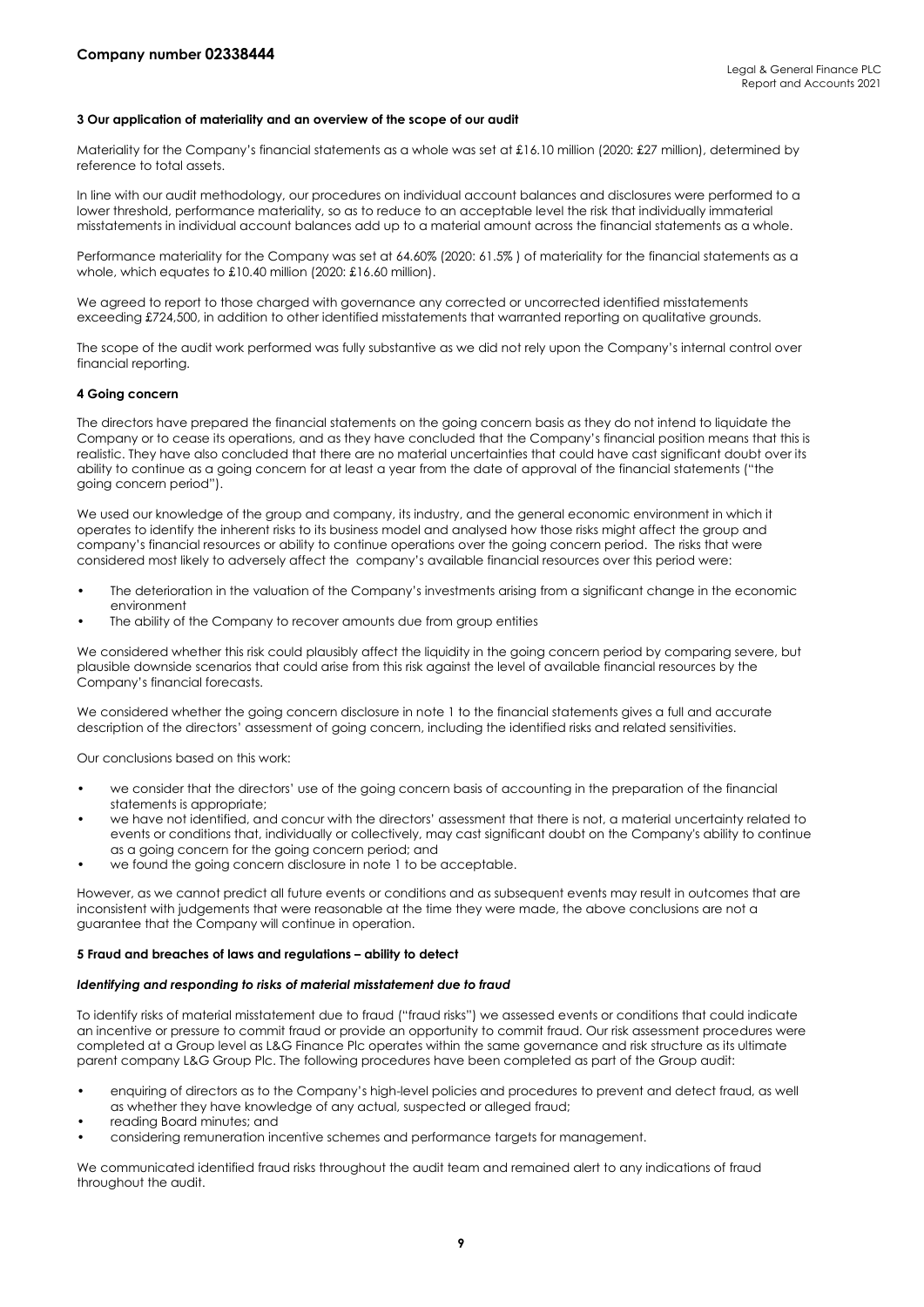As required by auditing standards, we perform procedures to address the risk of management override of controls, in particular the risk that management may be in a position to make inappropriate accounting entries. On this audit we do not believe there is a fraud risk related to revenue recognition because there is limited management judgement involved in the valuation and recognition of all material revenue streams.

We did not identify any additional fraud risks.

In determining the audit procedures we took into account the results of our evaluation and testing of the operating effectiveness of some of the Group-wide fraud risk management controls.

We also performed procedures including:

• identifying journal entries and other adjustments to test on risk criteria and comparing the identified entries to supporting documentation. These included, but were not limited to, journals impacting cash balances that were identified as unusual or unexpected in our risk assessment procedures.

#### *Identifying and responding to risks of material misstatement due to non-compliance with laws and regulations*

We identified areas of laws and regulations that could reasonably be expected to have a material effect on the financial statements from our general commercial and sector experience (as required by auditing standards), and discussed with the directors and other management the policies and procedures regarding compliance with laws and regulations.

As the Company is regulated, our assessment of risks involved gaining an understanding of the control environment including the entity's procedures for complying with regulatory requirements.

We communicated identified laws and regulations throughout our team and remained alert to any indications of noncompliance throughout the audit.

The potential effect of these laws and regulations on the financial statements varies considerably.

The Company is subject to laws and regulations that directly affect the financial statements including financial reporting legislation (including related companies legislation), distributable profits legislation and taxation legislation and we assessed the extent of compliance with these laws and regulations as part of our procedures on the related financial statement items.

Whilst the Company is subject to many other laws and regulations, we did not identify any others where the consequences of non-compliance alone could have a material effect on amounts or disclosures in the financial statements.

#### *Context of the ability of the audit to detect fraud or breaches of law or regulation*

Owing to the inherent limitations of an audit, there is an unavoidable risk that we may not have detected some material misstatements in the financial statements, even though we have properly planned and performed our audit in accordance with auditing standards. For example, the further removed non-compliance with laws and regulations is from the events and transactions reflected in the financial statements, the less likely the inherently limited procedures required by auditing standards would identify it.

In addition, as with any audit, there remained a higher risk of non-detection of fraud, as these may involve collusion, forgery, intentional omissions, misrepresentations, or the override of internal controls. Our audit procedures are designed to detect material misstatement. We are not responsible for preventing non-compliance or fraud and cannot be expected to detect non-compliance with all laws and regulations.

#### **6 We have nothing to report on the other information in the Annual Report**

The directors are responsible for the other information presented in the Annual Report together with the financial statements. Our opinion on the financial statements does not cover the other information and, accordingly, we do not express an audit opinion or, except as explicitly stated below, any form of assurance conclusion thereon.

Our responsibility is to read the other information and, in doing so, consider whether, based on our financial statements audit work, the information therein is materially misstated or inconsistent with the financial statements or our audit knowledge. Based solely on that work we have not identified material misstatements in the other information.

#### *Strategic report and Directors' report*

Based solely on our work on the other information:

- we have not identified material misstatements in the strategic report and the directors' report;
- in our opinion the information given in those reports for the financial year is consistent with the financial statements; and
- in our opinion those reports have been prepared in accordance with the Companies Act 2006.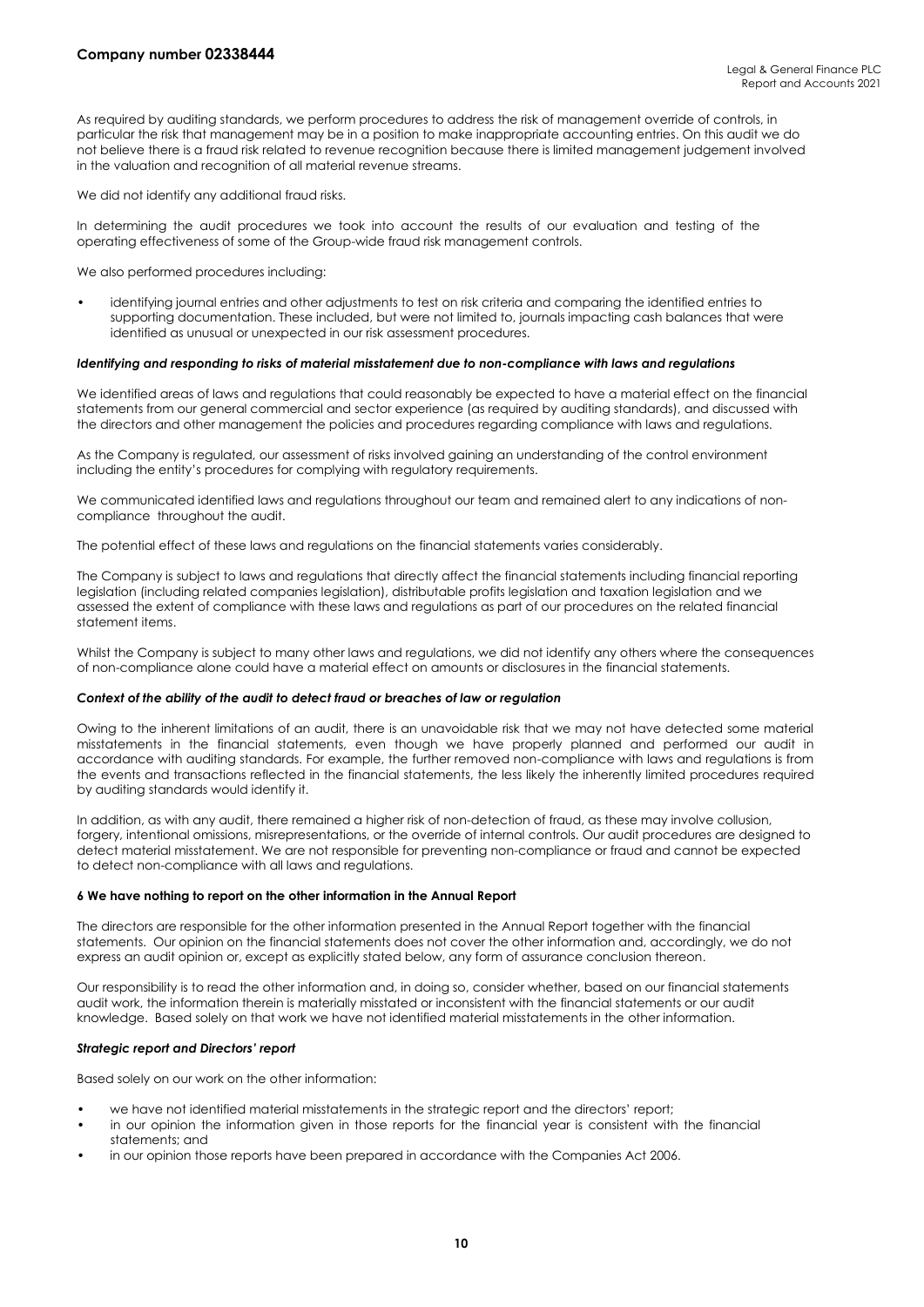### **7 We have nothing to report on the other matters on which we are required to report by exception**

Under the Companies Act 2006, we are required to report to you if, in our opinion:

- adequate accounting records have not been kept by the Company, or returns adequate for our audit have not been received from branches not visited by us; or
- the financial statements are not in agreement with the accounting records and returns; or
- certain disclosures of directors' remuneration specified by law are not made; or
- we have not received all the information and explanations we require for our audit.

We have nothing to report in these respects.

#### **8 Respective responsibilities**

#### *Directors' responsibilities*

As explained more fully in their statement set out on page 7, the directors are responsible for: the preparation of the financial statements including being satisfied that they give a true and fair view; such internal control as they determine is necessary to enable the preparation of financial statements that are free from material misstatement, whether due to fraud or error; assessing the Company's ability to continue as a going concern, disclosing, as applicable, matters related to going concern; and using the going concern basis of accounting unless they either intend to liquidate the Company or to cease operations, or have no realistic alternative but to do so.

#### *Auditor's responsibilities*

Our objectives are to obtain reasonable assurance about whether the financial statements as a whole are free from material misstatement, whether due to fraud or error, and to issue our opinion in an auditor's report. Reasonable assurance is a high level of assurance, but does not guarantee that an audit conducted in accordance with ISAs (UK) will always detect a material misstatement when it exists. Misstatements can arise from fraud or error and are considered material if, individually or in aggregate, they could reasonably be expected to influence the economic decisions of users taken on the basis of the financial statements.

A fuller description of our responsibilities is provided on the FRC's website at www.frc.org.uk/auditorsresponsibilities.

# **9 The purpose of our audit work and to whom we owe our responsibilities**

This report is made solely to the Company's members, as a body, in accordance with Chapter 3 of Part 16 of the Companies Act 2006. Our audit work has been undertaken so that we might state to the Company's members those matters we are required to state to them in an auditor's report and for no other purpose. To the fullest extent permitted by law, we do not accept or assume responsibility to anyone other than the Company and the Company's members, as a body, for our audit work, for this report, or for the opinions we have formed.

**Rees Aronson (Senior Statutory Auditor) for and on behalf of KPMG LLP, Statutory Auditor**  Chartered Accountants KPMG LLP 15 Canada Square, London, E14 5GL

**8th March 2022**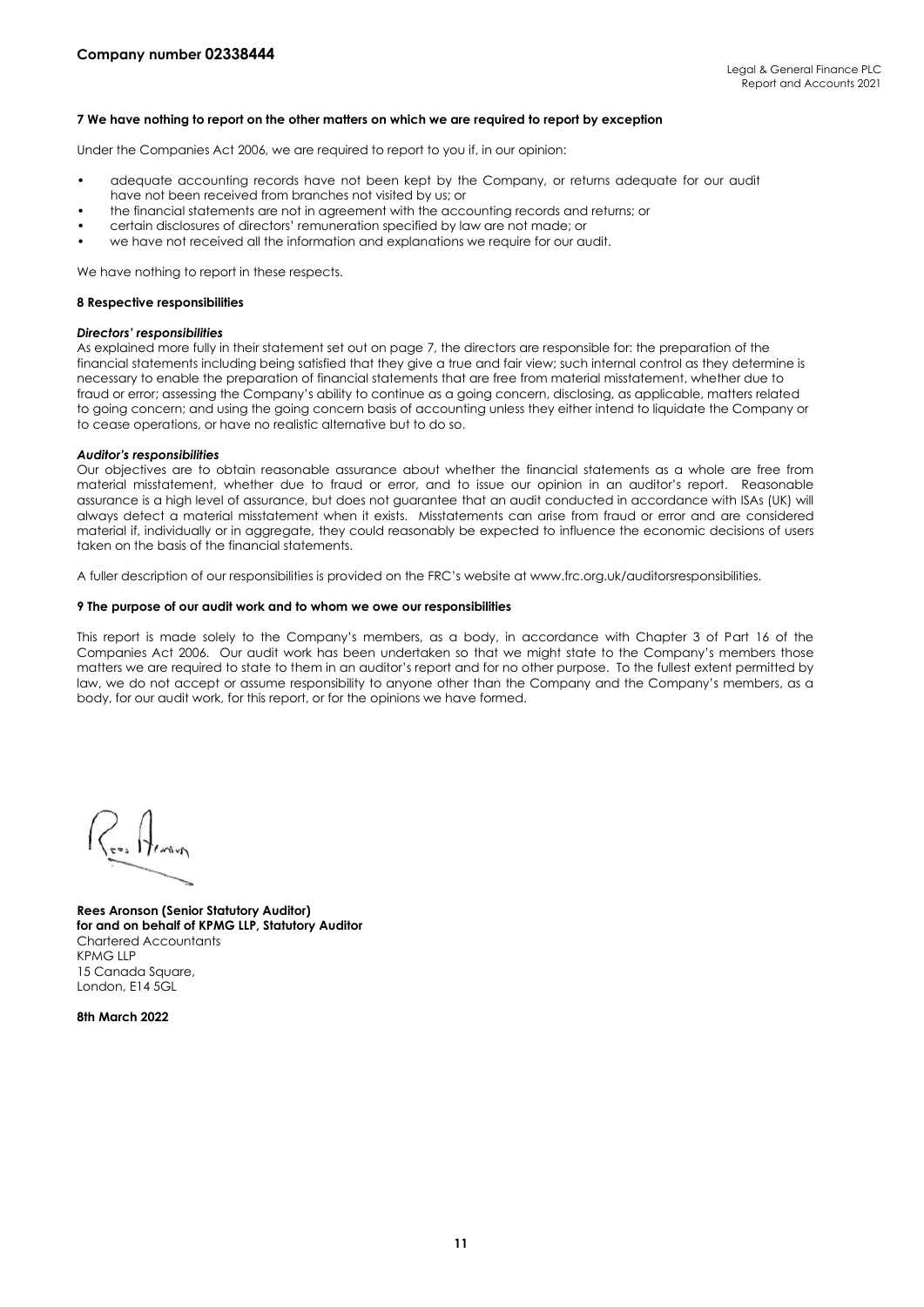# **Statement of Comprehensive Income**

For the year ended 31 December 2021

|                                                                                                | <b>Notes</b> | 2021<br>£m       | 2020<br>£m       |
|------------------------------------------------------------------------------------------------|--------------|------------------|------------------|
| <b>Finance income</b><br>Income received from loans to group undertakings<br>Investment return | 1B/7<br>1B/7 | 70.3<br>0.9      | 59.7<br>3.9      |
| <b>Total finance income</b>                                                                    |              | 71.2             | 63.6             |
| <b>Finance costs</b><br>Interest paid to group undertakings<br>Other finance costs             | 13           | (10.9)<br>(35.4) | (12.5)<br>(36.5) |
| <b>Total finance costs</b>                                                                     |              | (46.3)           | (49.0)           |
| <b>Administrative expenses</b>                                                                 | 3            | (4.1)            | (3.2)            |
| Profit before income tax<br>Income tax expense                                                 | 1E/8         | 20.8<br>(4.2)    | 11.4<br>(2.2)    |
| Profit for the financial year and total comprehensive income                                   |              | 16.6             | 9.2              |

There were no gains or losses in the period other than those included in the above Statement of Comprehensive Income.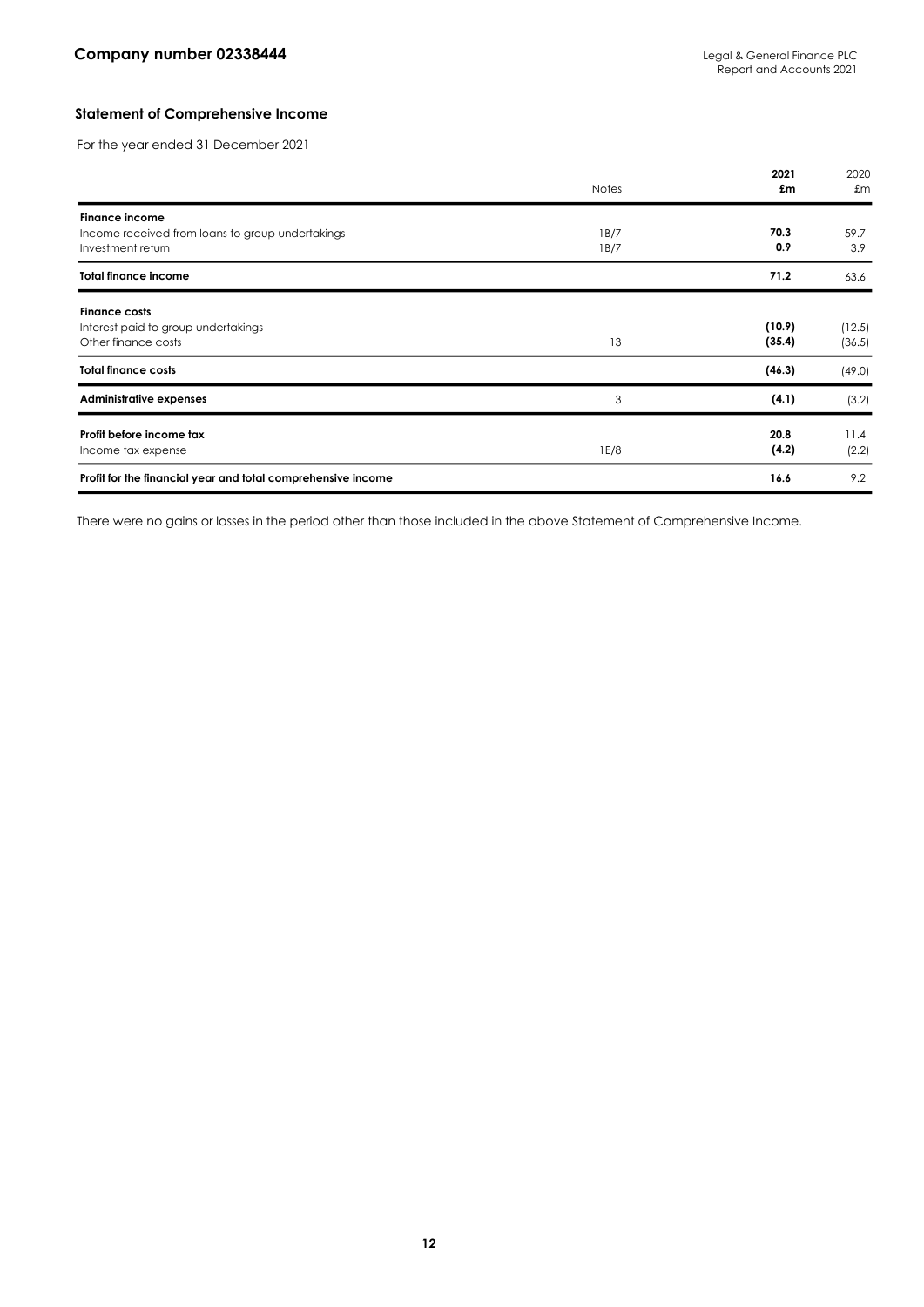# **Balance Sheet**

As at 31 December 2021

|                                             | <b>Notes</b> | 2021<br>£m | 2020<br>$\pounds$ m |
|---------------------------------------------|--------------|------------|---------------------|
| <b>Non-current assets</b>                   |              |            |                     |
| <b>Financial investments</b>                | 1F/9         | 601.2      | 601.2               |
| Receivables                                 | 11           | 1,064.5    | 300.0               |
| <b>Current assets</b>                       |              |            |                     |
| <b>Financial investments</b>                | 1F/10        | 1,519.4    | 1,827.0             |
| <b>Receivables</b>                          | 11           | 138.9      | 713.9               |
| Cash and cash equivalents                   | 1H/12        | 1.8        | 102.2               |
| <b>Total assets</b>                         |              | 3,325.8    | 3,544.3             |
| <b>Non-current liabilities</b>              |              |            |                     |
| Borrowings                                  | 1G/13        | 598.3      | 598.2               |
| Other payables and financial liabilities    | 14           | 596.0      | 300.0               |
| <b>Current liabilities</b>                  |              |            |                     |
| Borrowings                                  | 1G/13        | 60.8       | 61.6                |
| Other payables and financial liabilities    | 14           | 2,036.8    | 2,567.2             |
| <b>Total liabilities</b>                    |              | 3,291.9    | 3,527.0             |
| Net assets                                  |              | 33.9       | 17.3                |
| Equity                                      |              |            |                     |
| Share capital                               |              |            |                     |
| Retained earnings and capital contributions |              | 33.9       | 17.3                |
| <b>Total shareholders' equity</b>           |              | 33.9       | 17.3                |

The notes on pages 15 to 25 form an integral part of these financial statements.

The financial statements on pages 12 to 14 were approved by the Board of directors on 7 March 2022 and were signed on their behalf by:

-DocuSigned by:  $Q_{\textrm{101}}$   $Q_{\textrm{112}}$ 

**G. O'Neill Director**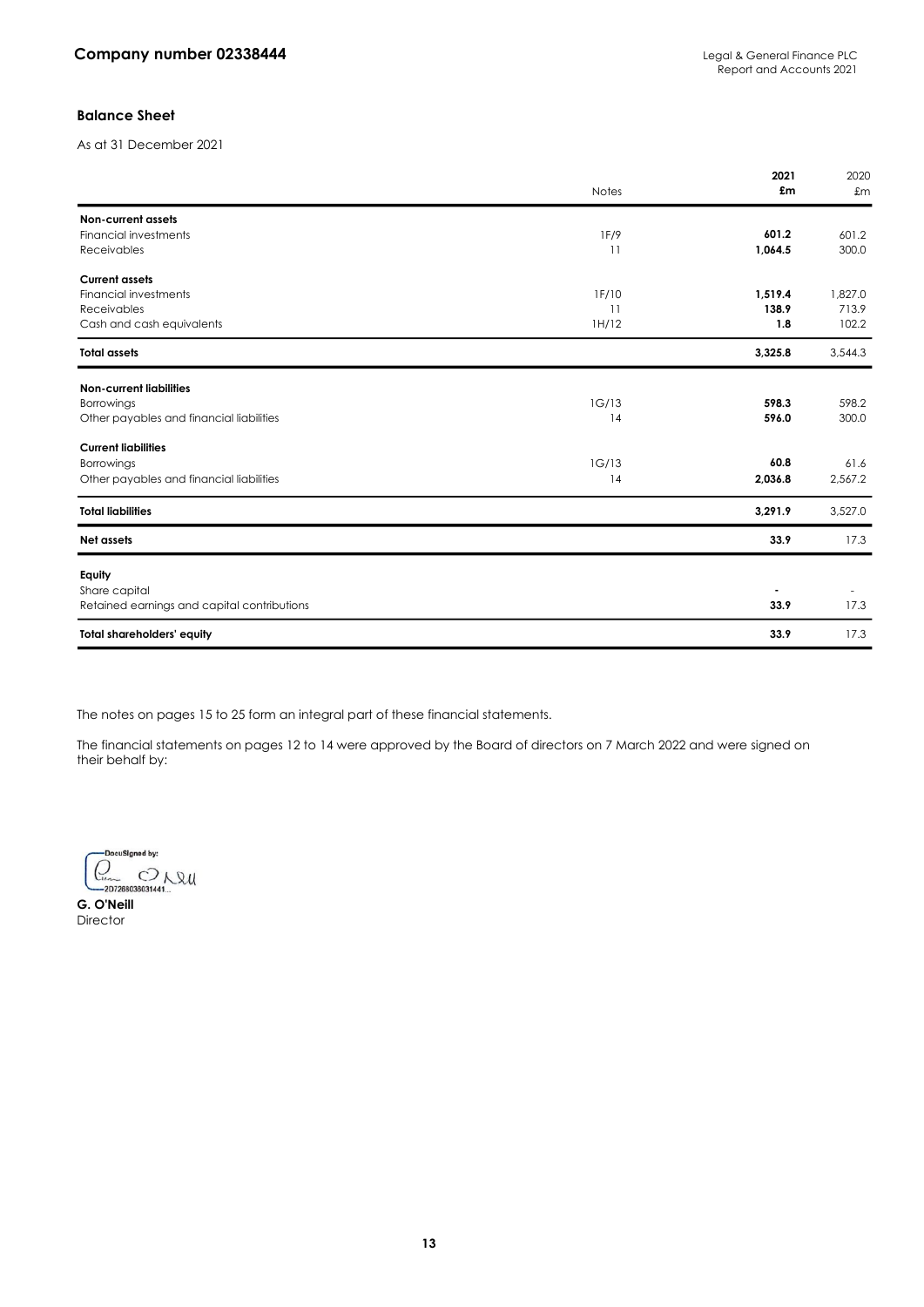# **Statement of Changes in Equity**

| For the year ended 31 December 2021                        | Called up<br>share<br>capital<br>£m | Retained<br>earnings<br>and capital<br>contributions<br>£m | Total<br>equity<br>£m |
|------------------------------------------------------------|-------------------------------------|------------------------------------------------------------|-----------------------|
| As at 1 January<br>Total comprehensive income for the year | ٠                                   | 17.3<br>16.6                                               | 17.3<br>16.6          |
| As at 31 December 2021                                     | $\blacksquare$                      | 33.9                                                       | 33.9                  |
| For the year ended 31 December 2020                        |                                     |                                                            |                       |
| As at 1 January<br>Total comprehensive income for the year |                                     | 8.1<br>9.2                                                 | 8.1<br>9.2            |
| As at 31 December 2020                                     |                                     | 17.3                                                       | 17.3                  |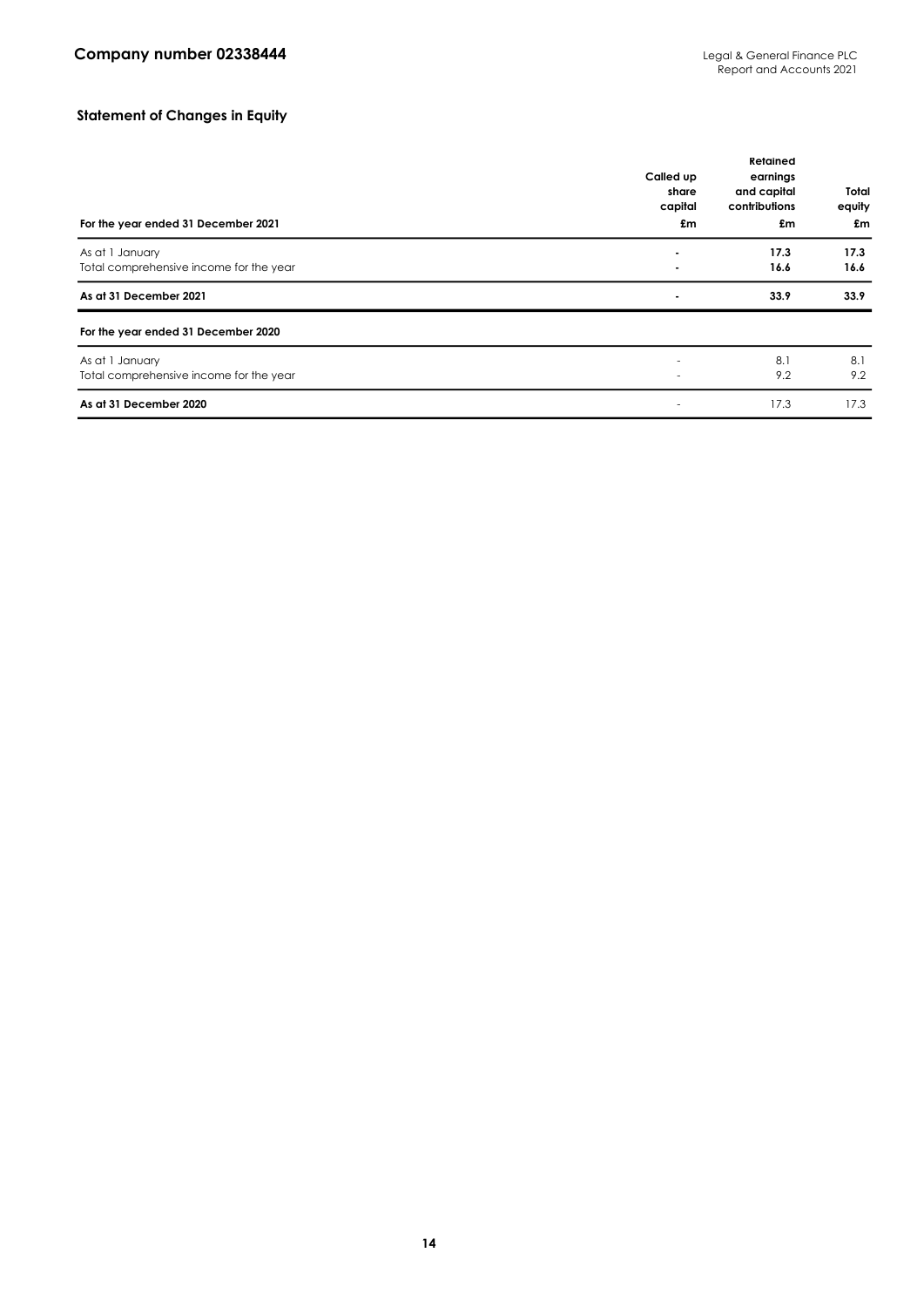# **1. Summary of significant accounting policies**

The principal accounting policies applied in the preparation of these financial statements are set out below. These policies have been consistently applied to all the years presented, unless otherwise stated.

# **A Basis of preparation**

The financial statements of Legal & General Finance PLC ('the Company') have been prepared in accordance with Financial Reporting Standard 101, 'Reduced Disclosure Framework' (FRS 101). The financial statements have been prepared under the historical cost convention, as modified by the revaluation of derivative financial assets and financial liabilities measured at fair value through profit and loss, and in accordance with the Companies Act 2006.

The preparation of financial statements, in conformity with FRS 101 requires the use of certain critical accounting estimates. It also requires management to exercise its judgement in the process of applying the Company's accounting policies. The areas involving a higher degree of judgement or complexity, or areas where assumptions and estimates are significant to the financial statements, are the determination of fair value for unquoted or illiquid financial instruments.

The following exemptions from the requirements of IFRS have been applied in the preparation of these financial statements, in accordance with FRS 101:

- The following paragraphs of IAS 1, 'Presentation of financial statements':
	- 10(d), (statement of cash flows),
	- 16 (a statement of compliance with all IFRS),
	- 38A (requirement for minimum of two primary statements, including cash flow statements),
	- 38B-D (additional comparative information),
	- 111 (cash flow statement information),
	- 134-136 (capital management disclosures).
- IAS 7, 'statement of cash flows'
- Financial Instrument disclosures as required by IFRS 7 Financial Instruments: Disclosures
- Paragraph 30 and 31 of IAS 8 'Accounting policies, changes in accounting estimates and errors' (requirement for the disclosure of information when an entity has not applied a new IFRS that has been issued but is not yet effective)
- The requirements in IAS 24, 'Related party disclosures' to disclose related party transactions entered into between two or more members of a group.

#### **B Finance income**

Finance income comprises interest receivable, which is recognised using the effective interest rate method and dividend income which is recognised when the right to receive payment is established. It also includes Investment return arising on fair value gains and losses on financial investments measured at fair value through profit or loss.

# **C Distributions**

Interim dividends on ordinary shares are deducted from retained earnings in the period in which they are paid. Final dividends on ordinary shares are recognised as a liability in the period in which they have been approved by shareholders.

#### **D Foreign currencies**

Items included in the financial statements of the Company are measured using the currency of the primary economic environment in which it operates. The financial statements are presented in sterling which is also the Company's functional currency.

Transactions denominated in foreign currencies are translated into the functional currency at the rates of exchange prevailing at the time of the transactions. Monetary assets and liabilities denominated in foreign currencies are translated into sterling at the rates of exchange prevailing at the balance sheet date. All exchange gains or losses are recognised in the Statement of Comprehensive Income.

#### **E Taxation**

Current tax comprises tax payable on current period profits, adjusted for non-tax deductible or non-taxable items and any adjustment to tax payable in respect of previous periods. Deferred taxation is provided in full on all timing differences. Deferred tax assets are recognised to the extent that it is more likely than not that they will be recovered. Deferred tax assets and liabilities are not discounted.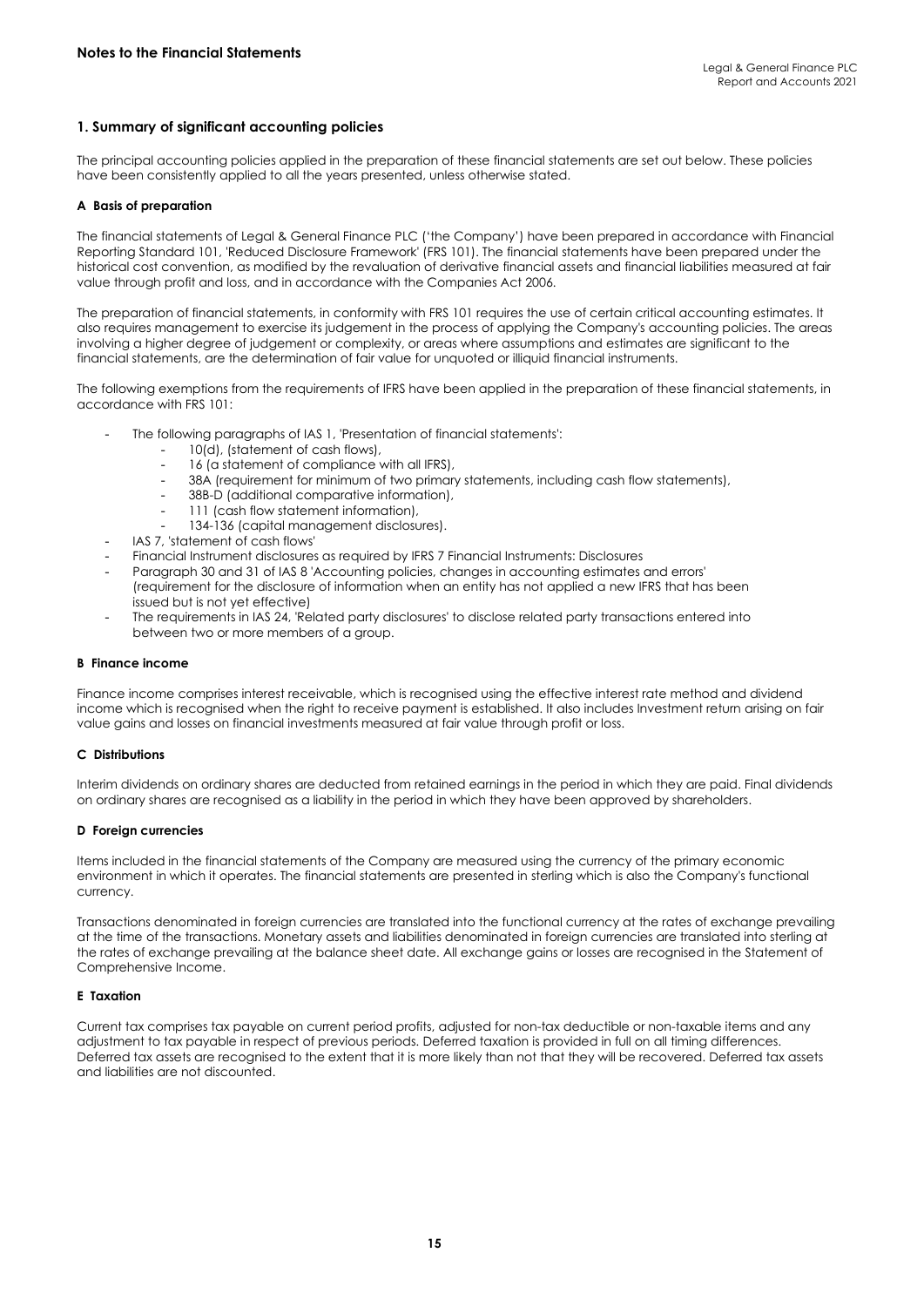# **Summary of significant accounting policies (continued)**

# **F Investments**

On initial recognition, financial assets are measured at fair value. Subsequently, they can be measured at amortised cost, fair value through other comprehensive income ('FVOCI') or fair value through profit or loss ('FVTPL'). The classification depends on two criteria:<br>(i) th

- the business model within which financial assets are managed; and
- (ii) their contractual cash flow characteristics (whether the cash flows represent 'solely payments of principal and interest' ('SPPI)').

An instrument is measured at amortised cost if it meets the following conditions:

- (i) it is held within a business model that has an objective to hold financial assets to collect contractual cash flows; and
- (ii) the contractual terms of the financial asset result in cash flows that are solely payments of principal and interest on the principal amount outstanding.

An instrument is measured at FVOCI if it meets the following conditions:

- (i) it is held for collection of contractual cash flows and for selling the financial assets; and
- (ii) the asset's cash flows represent solely payments of principal and interest.

Movements in the carrying amount of assets measured at FVOCI are recognised in other comprehensive income except for the recognition of impairment gains or losses and interest revenue which are recognised in the Statement of Comprehensive Income. When the financial asset is derecognised, the cumulative gain or loss previously recognised in other comprehensive income is reclassified from equity to the Statement of Comprehensive Income. Interest income from these financial assets is included in finance income using the effective interest rate method. Impairment expenses are presented as separate line item in the Statement of Comprehensive Income.

Assets that are held at FVTPL include derivative assets which are held for trading ('HFT') and financial assets that fail both the business model and SPPI tests, including equity instruments. A gain or loss on a debt investment that is subsequently measured at FVTPL is recognised in the Statement of Comprehensive Income within finance income.

The Company has no equity instruments.

#### Impairment

For financial assets held at amortised cost or FVOCI the Company reviews the carrying value of its assets at each balance sheet date. For such assets, the Company determines forward looking expected credit losses, based on the difference between the contractual cash flows due in accordance with the contract and all the cash flows that the Company expects to receive. The shortfall is then discounted at an approximation to the asset's original effective interest rate.

The Company measures loss allowance at an amount equal to lifetime credit losses, except for debt securities that are determined to have low credit risk at the reporting date and other debt securities for which credit risk has not increased significantly since initial recognition. In these cases, expected credit losses are based on the 12-month expected credit loss, which is the expected credit loss that results from a possible default up to 12 months after the reporting date. The Company uses relevant quantitative and qualitative information and analysis based on historical experience, and informed credit assessment including forward-looking information in order to evaluate the credit-worthiness of each security at each reporting date, to determine whether a significant increase in credit risk since origination occurred. Should this be the case, the allowance will be based on the lifetime expected credit loss.

Expected credit losses are calculated by considering the probability of default, the loss given default and the exposure at default. The probability of default is determined by reference to available third party information, or using qualitative information available to the Company, and depends on whether a financial asset requires determination of a 12-month expected credit loss or lifetime credit loss. The loss given default is determined with reference to any exposure reducing instruments such as collateral or liquid assets that the counterparty may have. The exposure at default is determined as the amount of the loan balance outstanding at the reporting date.

# **G Borrowings**

Borrowings are recognised initially at fair value, net of transaction costs, and subsequently measured at amortised cost. The difference between the proceeds and the redemption value is recognised in the Statement of Comprehensive Income over the borrowing period as part of the effective interest method.

# **H Cash and cash equivalents**

Cash and cash equivalents represents deposits held at call with banks.

#### **I Derivative assets and liabilities**

The Company's activities expose it to the financial risks of changes in foreign exchange rates and interest rates. The Company uses derivatives such as foreign exchange forward contracts and interest rate swap contracts to hedge these exposures, as deemed necessary.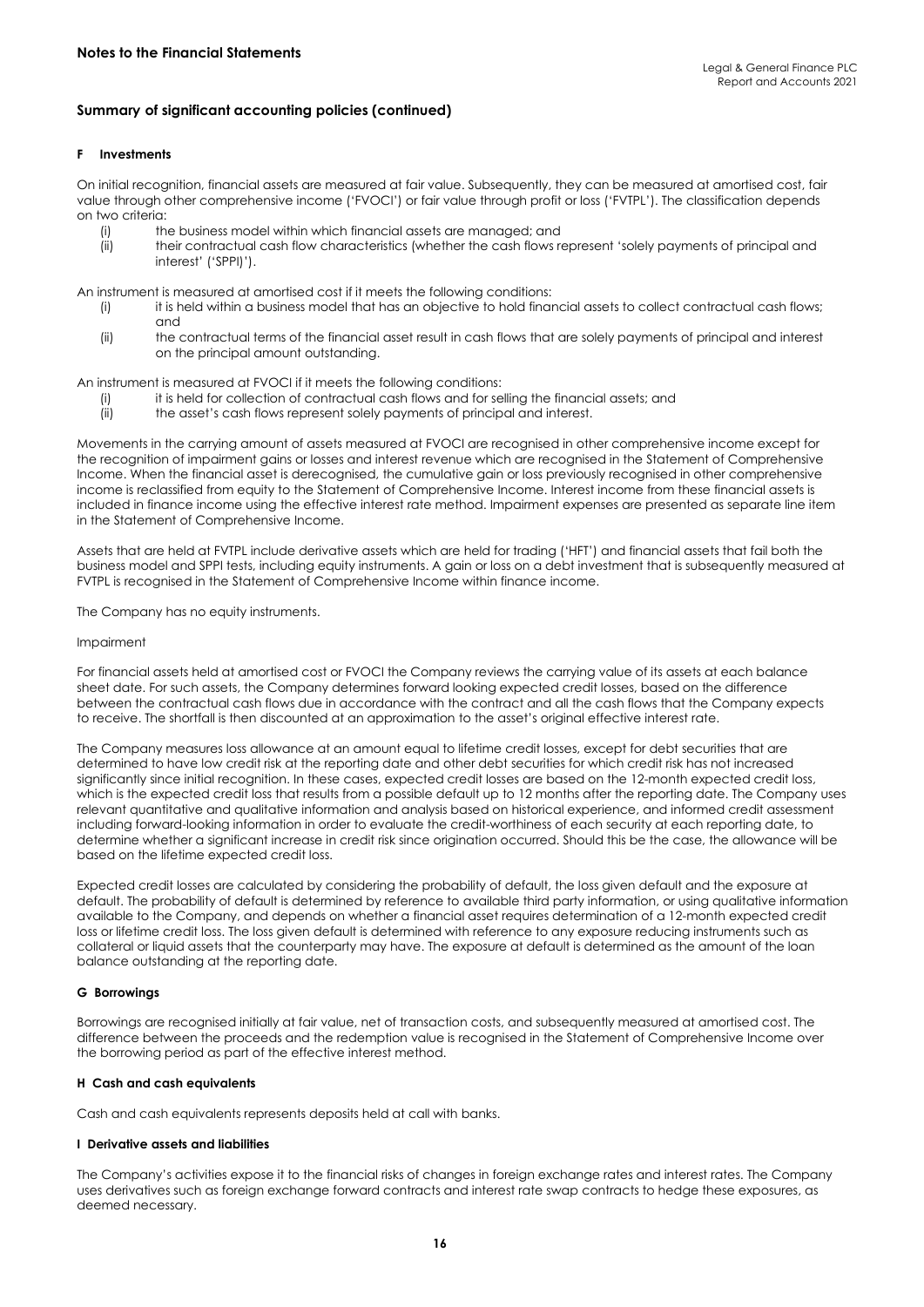# **Summary of significant accounting policies (continued)**

# **I Derivative assets and liabilities (continued)**

Changes in the fair value of these derivative instruments, which do not qualify for hedge accounting, are recognised immediately in the Statement of Comprehensive Income.

Where the risks and characteristics of derivatives embedded in other contracts are not closely related to those of the host contract and the whole contract is not carried at fair value, the derivative is separated from that host contract and measured at fair value, with fair value movements reflected within investment return, unless the embedded derivative itself meets the definition of an insurance contract.

Cash inflows and outflows are presented on a net basis where the group is required to settle net or has a legally enforceable right of offset and the intention is to settle on a net basis.

# **J Going concern**

The directors have made an assessment of the Company's going concern, considering both its current performance and its outlook, which takes account of the current and expected future impact of the COVID-19 pandemic, using the information available up to the date of issue of these financial statements. As a result of such assessment and after making enquiries, the directors have a reasonable expectation that the Company has adequate resources to continue in operational existence for the foreseeable future (being a period of at least 12 months from 7 March 2022, the date that these financial statements are approved).

The Company, therefore, continues to adopt the going concern basis in preparing its financial statements.

# **K New standards, interpretations and amendments to published standards that have been adopted by the Company**

The Company has applied the following standards and amendments for the first time in its annual reporting period commencing 1 January 2021.

# *Amendments to IFRS 9, IAS 39, IFRS 7, IFRS 4 and IFRS 16 – Interest Rate Benchmark Reform Phase 2*

These amendments, issued in August 2020, address issues that might affect financial reporting after the reform of an interest rate benchmark, including its replacement with alternative benchmark rates. In particular, they offer practical expedients, under certain conditions, when a financial contract is modified due to a change resulting directly from IBOR reform. They also allow a series of exemptions from the current rules around hedge accounting. The amendments will be considered as new interest rate benchmarks are introduced.

New disclosure requirements have also been introduced as part of Phase 2, and in line with these the Company has provided the below details around the nature and extent of risks to which it is exposed arising from financial instruments subject to IBOR reform, how such risks are managed and the Company's progress in completing its transition to alternative benchmark rates.

In the UK, GBP LIBOR has been replaced by SONIA from the end of 2021, and USD LIBOR is expected to be replaced by mid-2023. Euribor will remain but will be administered by EMMI (Euro Money Markets Institute).

The key challenge for the Company arose in the following area:

• All financial contracts that reference LIBOR needed to be amended

To deal with these risks and to manage the groupwide conversion, the Group initiated a project in 2019 to transition away from LIBOR by 31 December 2021.

All financial contracts referencing GBP LIBOR were amended by 31 December 2021. Transition from USD LIBOR has been more gradual as a result of the transition date moving to 30 June 2023, however the Company has no material financial instruments currently subject to the IBOR reform on its balance sheet at 31 December 2021 which have not yet transitioned to SONIA or an alternative interest rate benchmark.

# **L Exchange rates**

|                                                       | <b>United States</b><br>dollar | Euro | United States<br>dollar | Euro |
|-------------------------------------------------------|--------------------------------|------|-------------------------|------|
| Principal rates of exchange used for translation are: | 2021                           | 2021 | 2020                    | 2020 |
| Closing exchange rates at 31 December                 | 1.35                           | 1.19 | 1.37                    | .12  |
| Average exchange rates for the year ended 31 December | .38                            | 1.16 | 1.28                    | .13  |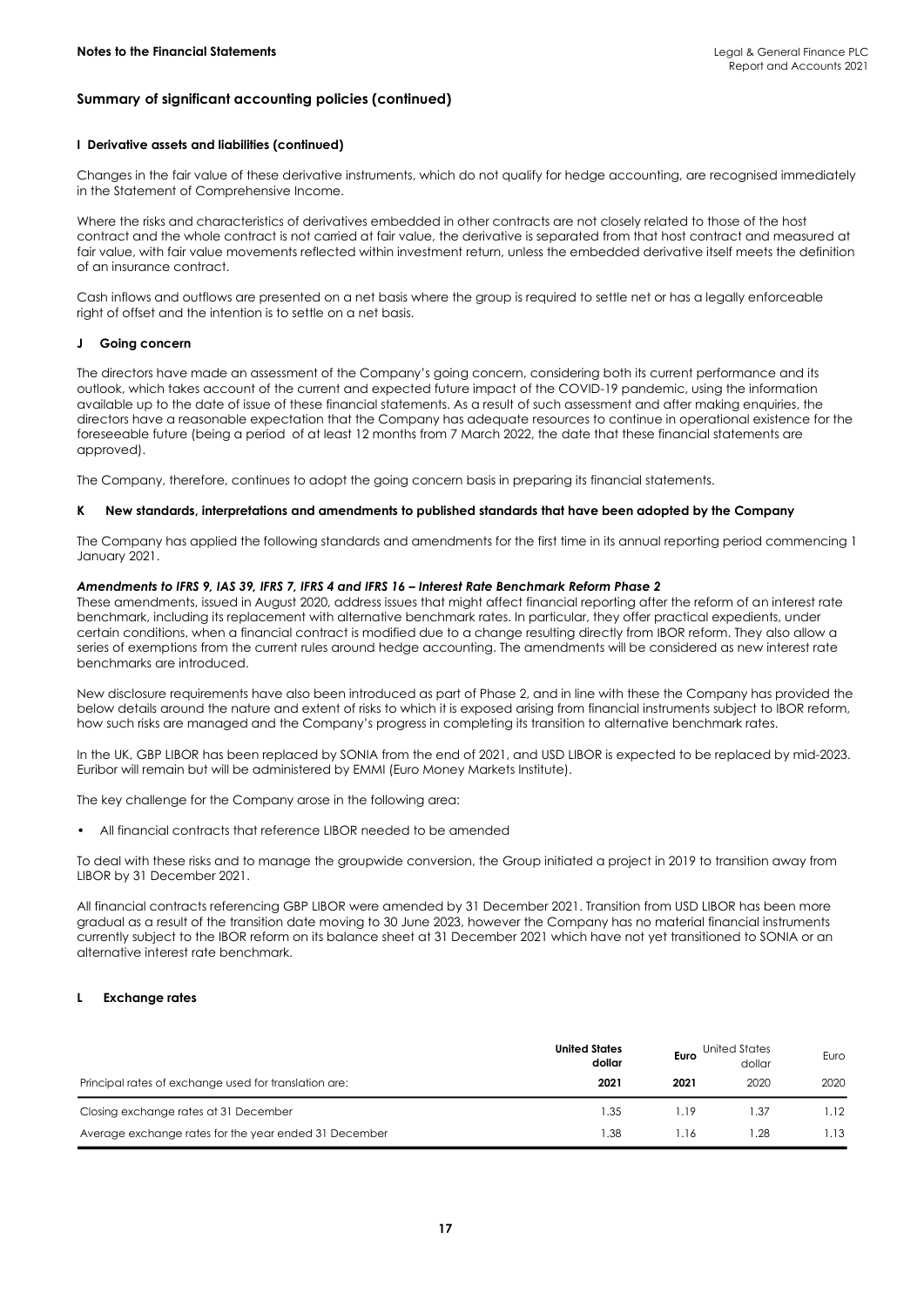# **2. Segmental disclosure**

The Company has not made any segmental disclosure as its income is wholly attributable to its principal activity and is generated in the UK.

# **3. Administrative expenses**

Administrative expenses include £1.2m (2020: £nil) of expected credit losses and auditors' remuneration of £36.5k (2020: £35.1k) wholly in relation to audit work. The auditor received no fees (2020: £nil) for non-audit services on the Company's behalf.

# **4. Foreign exchange**

Foreign exchange revaluation losses recognised in the Statement of Comprehensive Income was £0.3m (2020: £0.3m).

# **5. Employee costs and pension**

The Company does not have direct employees since they are employed by a fellow subsidiary of Legal & General Group Plc, Legal & General Resources Limited (2020: nil). The Company is recharged a proportion of the staff costs incurred by the parent.

# **6. Directors' emoluments**

|                                                                                | 2021<br>£'000 | 2020<br>£'000 |
|--------------------------------------------------------------------------------|---------------|---------------|
| Short-term employment benefits<br>Compensation to directors for loss of office | 280.5<br>4.4  | 272.0         |
| Aggregate emoluments <sup>1</sup>                                              | 284.9         | 272.0         |

1. Director's emoluments have been attributed to the Company on the basis of the time spent on Company business by each Director.

These figures represent the portion of the directors' emoluments allocated in respect of their services to the Company. No fees were paid by the Company to the directors. Directors are not employees of the Company, but their services are reflected in a management charge levied by Legal & General Resources Limited. Emoluments relate to salaries and performance bonuses.

Retirement benefits are not accruing to any of the directors under a defined benefit pension scheme (2020: no directors).

In total the directors exercised share options over 4,038 shares under the Group's share schemes in the year (2020: 1,791).

| Highest paid director:                           | 2021<br>£'000 | 2020<br>£'000 |
|--------------------------------------------------|---------------|---------------|
| Aggregate emoluments (incl. retirement benefits) | 246.4         | 231.8         |

The highest paid director has accrued £nil (apportioned Company contribution) of retirement benefits in 2021 (2020: £nil).

#### **Directors' loans**

At 31 December 2021 there were no loans to directors (2020: none).

# **Directors' transactions and arrangements**

No director had any material interest in any contract or arrangement of significance in relation to the business of the Company during 2021.

#### **7. Finance income**

Income from loans to group undertakings of £70.3m (2020: £59.7m) relates to interest income from loans to fellow group subsidiaries and the Company's parent, and £0.3m (2020: £0.3m) of foreign exchange revaluation losses.

Included within investment return is £0.8m (2020: £3.8m) of income from investments in managed funds and £0.1m (2020: £0.1m) of income from other investments. There were no fair value gains or losses in the period (2020: £nil).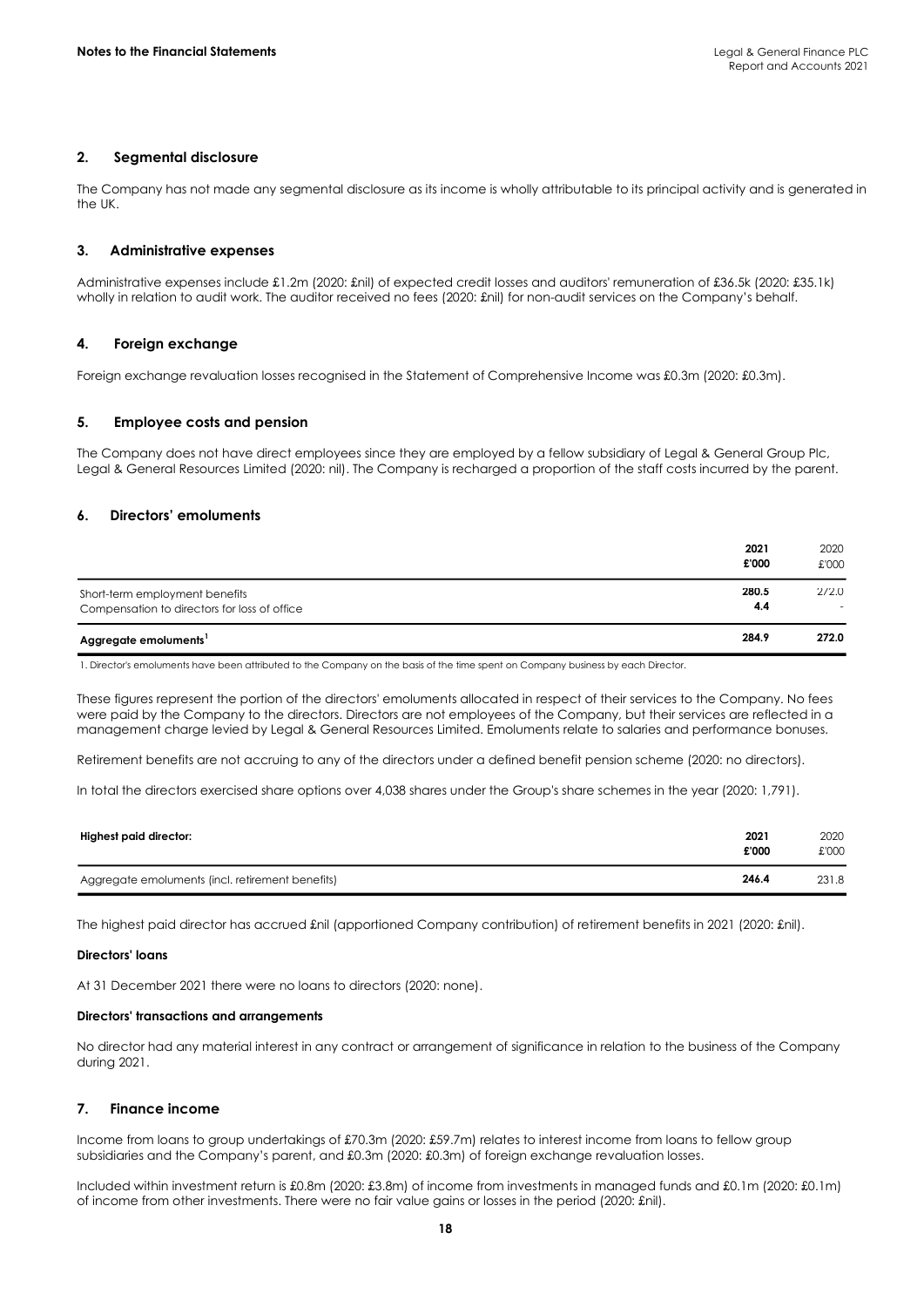# **8. Tax on profit on ordinary activities**

|                                                                               | 2021<br>£m | 2020<br>£m         |
|-------------------------------------------------------------------------------|------------|--------------------|
| Profit before tax                                                             | 20.8       | 11.4               |
| UK corporation tax at 19% (2020: 19%)<br>Effects of:<br>Disallowable expenses | 4.0<br>0.2 | $2.2^{\circ}$<br>۰ |
| Total income tax expense                                                      | 4.2        | $2.2^{\circ}$      |

Finance Act 2021 increased the rate of corporation tax from 19% to 25% from 1 April 2023. The prevailing rate of UK corporation tax for the year therefore remained at 19%. The future enacted tax rate of 25% has been used in the calculation of UK deferred tax assets and liabilities, as the rate of corporation tax that is expected to apply when those deferred tax balances reverse.

To calculate the current tax on profits, the rate of tax used is 19.0% (2020: 19.0%), which is the average rate of Corporation Tax applicable for the year.

# **9. Financial investments, non-current**

|                            | 2021<br>£m | 2020<br>£m |
|----------------------------|------------|------------|
| Loans to group undertaking | 601.2      | 601.2      |

The investments above are neither past due nor impaired. The loans to group undertakings are held at amortised cost. The terms of the loans, interest rates and maturity dates are based on the sterling medium term notes set out in Note 13. The fair value of the loans is £845.7m (2020: £812.8m). The loans are classified as level 2 in the fair value hierarchy.

# **10. Financial investments, current**

All of the financial investments are designated as fair value through profit or loss other than derivative assets which are designated as held for trading.

# **A Financial investments at fair value**

The fair values of quoted financial investments are based on current bid prices. If the market for a financial investment is not active, the Company establishes fair value by using valuation techniques such as recent arm's length transactions, consensus market pricing, reference to similar listed investments or discounted cash flow models.

|                                           | 2021<br>£m | 2020<br>£m |
|-------------------------------------------|------------|------------|
| Financial investments at fair value:      |            |            |
| Managed funds                             | 1.507.1    | 1.816.0    |
| Derivative assets                         | 2.3        | 1.0        |
| Reverse repurchase agreements             | 10.0       | 10.0       |
| Total financial investments at fair value | 1,519.4    | 1.827.0    |

None of the financial investments above are past due or impaired. The managed funds investments are holdings in Legal & General Investment Management Limited managed funds which invest solely in cash, cash equivalents and debt securities.

#### **B Financial assets by hierarchy levels**

Fair value measurements are based on observable and unobservable inputs. Observable inputs reflect market data obtained from independent sources, while unobservable inputs reflect the Company's view of market assumptions in the absence of observable market information. The Company utilises techniques that maximise the use of observable inputs and minimise the use of unobservable inputs.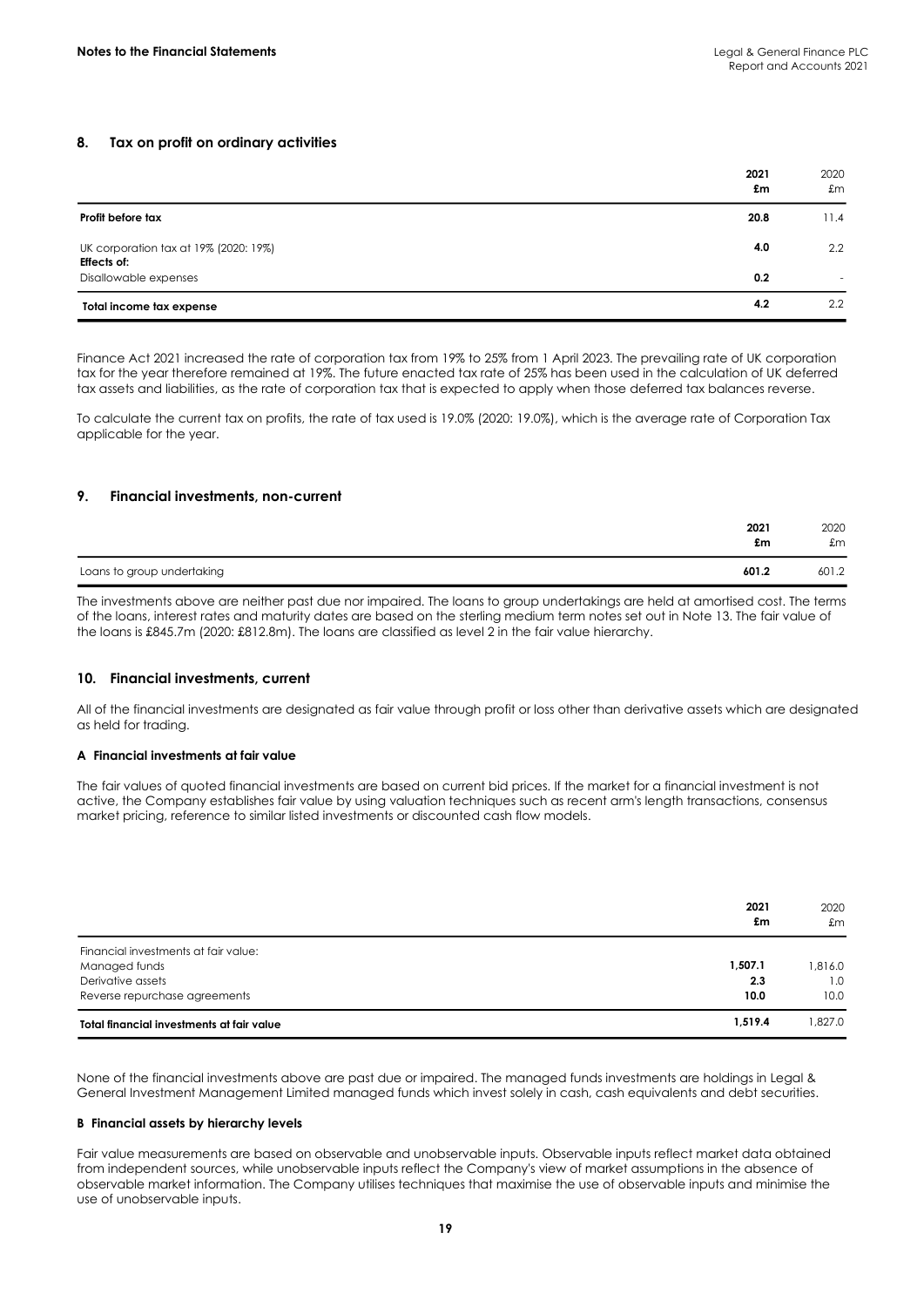# **10. Financial investments, current (continued)**

The table that follows presents an analysis of the assets held at fair value in accordance with the measurement technique, defined below:

Level 1: fair values measured using quoted prices (unadjusted) in active markets for identical assets or liabilities.

Level 2: fair values measured using valuation techniques for all inputs significant to the measurement other than quoted prices included within Level 1 that are observable for the asset or liability, either directly (i.e. as prices) or indirectly (i.e. derived from prices).

Level 3: fair values measured using valuation techniques for any input for the asset or liability significant to the measurement that is not based on observable market data (unobservable inputs).

| As at 31 December 2021        | Carrying<br>value<br>£m | Level 1<br>£m  | Level 2<br>£m  | Level 3<br>£m  |
|-------------------------------|-------------------------|----------------|----------------|----------------|
| Managed funds                 | 1,507.1                 | 1,507.1        |                | $\blacksquare$ |
| Derivative assets             | 2.3                     | 2.3            | $\blacksquare$ | $\blacksquare$ |
| Reverse repurchase agreements | 10.0                    | $\blacksquare$ | 10.0           | $\blacksquare$ |
| <b>Total financial assets</b> | 1,519.4                 | 1.509.4        | 10.0           | ۰              |

The Company's policy is to re-assess the categorisation of financial assets at the end of each year and to recognise transfers between levels at that point in time.

There were no transfers between levels during the period.

|                               | Carrying<br>value | Level 1 | Level 2 | Level 3 |
|-------------------------------|-------------------|---------|---------|---------|
| As at 31 December 2020        | £m                | £m      | £m      | £m      |
| Managed funds                 | 1.816.0           | 1.816.0 |         |         |
| Derivative assets             | 1.0               | 1.0     |         |         |
| Reverse repurchase agreements | 10.0              |         | 10.0    | ۰       |
| Total financial investments   | 1.827.0           | 1.817.0 | 10.0    |         |

# **11. Receivables**

|                                                                          | 2021<br>£m       | 2020<br>£m   |
|--------------------------------------------------------------------------|------------------|--------------|
| Amounts owed by group undertakings<br>Allowance for expected credit loss | 1,204.6<br>(1.2) | 1.013.9<br>۰ |
| Total amounts owed by group undertakings                                 | 1.203.4          | 1.013.9      |

None of the receivables above are past due and £1.2m of expected credit losses has been recognised in the year (2020: £nil).

# **12. Cash and cash equivalents**

|                          | 2021 | 2020  |
|--------------------------|------|-------|
|                          | £m   | £m    |
| Cash at bank and in hand | 1.8  | 102.2 |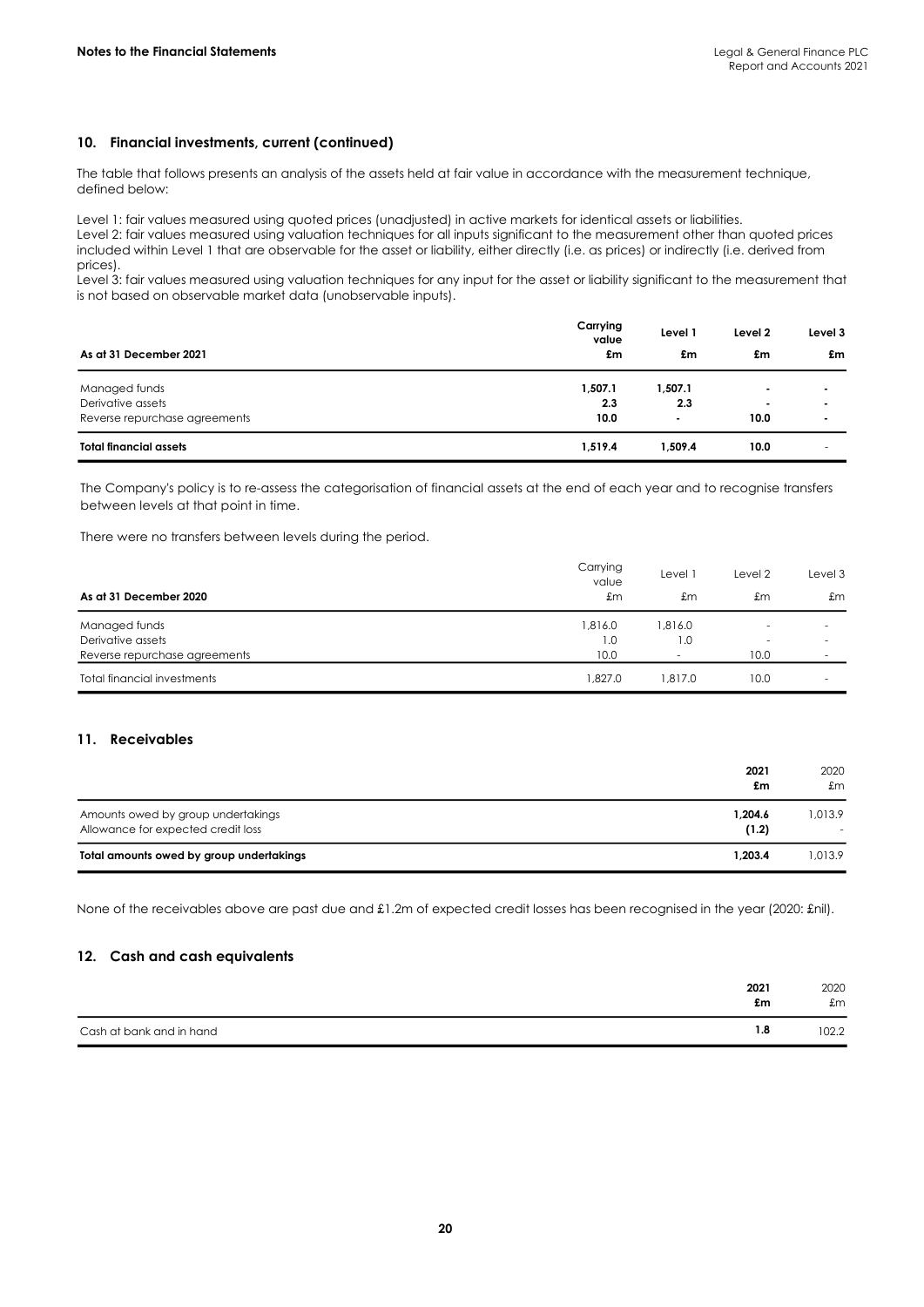# **13. Borrowings**

|                                                           |          | Weighted                    |               |  |
|-----------------------------------------------------------|----------|-----------------------------|---------------|--|
|                                                           |          | average                     |               |  |
|                                                           | Carrying | coupon<br>rate<br>2021<br>% | Fair<br>value |  |
|                                                           | amount   |                             |               |  |
|                                                           | 2021     |                             | 2021          |  |
|                                                           | £m       |                             | £m            |  |
| Core borrowings<br>Sterling medium term notes 2031 - 2041 | 598.3    | 5.87                        | 845.7         |  |
|                                                           |          |                             |               |  |
| <b>Operational borrowings</b>                             |          |                             |               |  |
| Euro commercial paper                                     | 50.0     | 0.16                        | 50.0          |  |
| Total borrowings <sup>1</sup>                             | 648.3    | ٠                           | 895.7         |  |

1. Total borrowings excludes accrued interest of £10.8m (2020: £10.8m) on sterling medium term notes

|                                                           |                                  | Weighted<br>average         |                             |  |
|-----------------------------------------------------------|----------------------------------|-----------------------------|-----------------------------|--|
|                                                           | Carrying<br>amount<br>2020<br>£m | coupon<br>rate<br>2020<br>% | Fair<br>value<br>2020<br>£m |  |
| Core borrowings<br>Sterling medium term notes 2031 - 2041 | 598.2                            | 5.88                        | 926.0                       |  |
| Operational borrowings<br>Euro commercial paper           | 50.0                             | 0.78                        | 50.0                        |  |
| <b>Total borrowings</b>                                   | 648.2                            | ٠                           | 976.0                       |  |

The presented fair values of the Company's core borrowings reflect quoted prices in active markets and those of the operational borrowings reflect observable market information. They have been classified as level 1 and 2 respectively in the fair value hierarchy.

Between 2000 and 2002 the Company issued £600m of senior unsecured sterling medium term notes at coupons between 5.75% and 5.875%. These notes have various maturity dates between 2031 and 2041.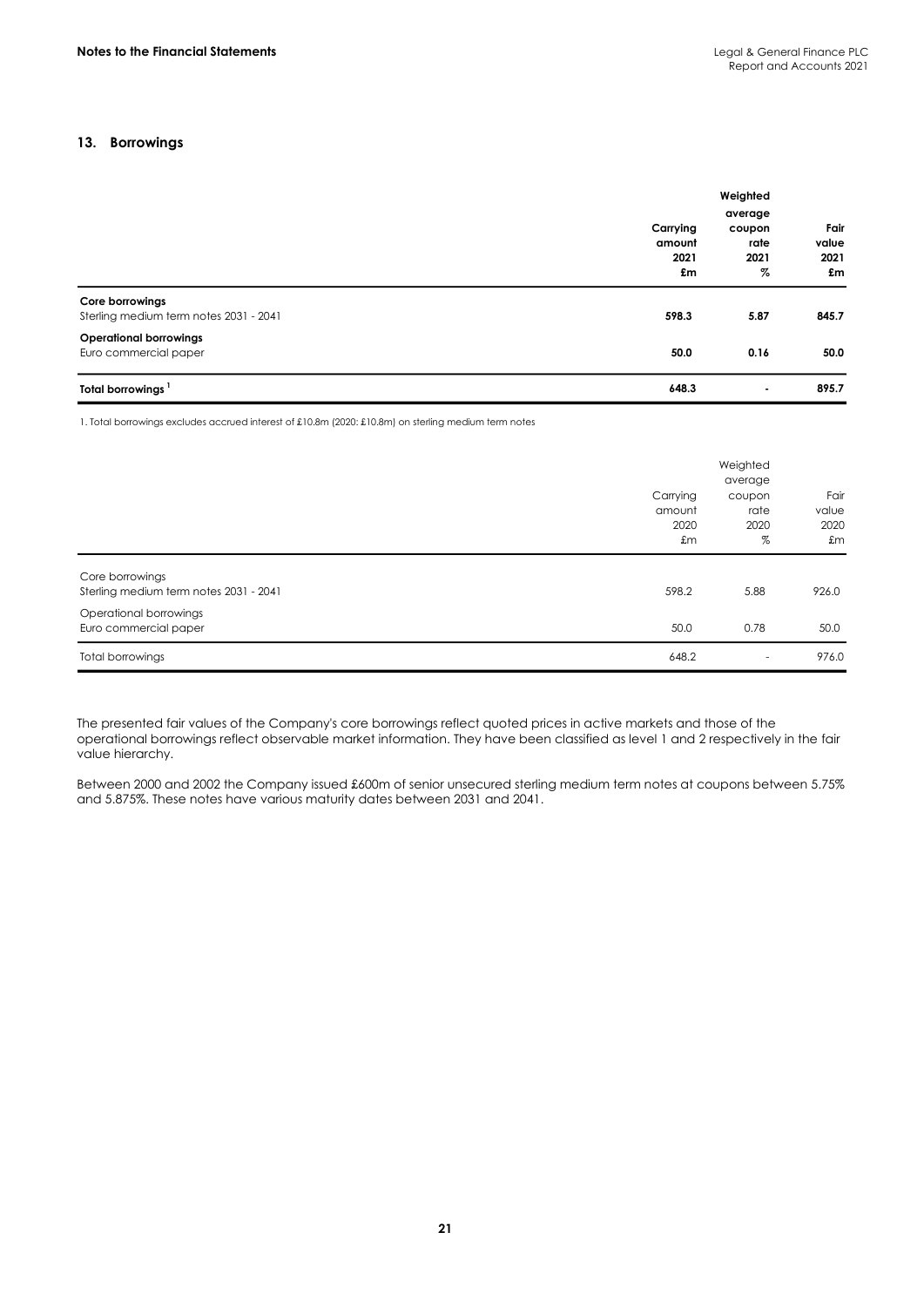# **13. Borrowings (continued)**

# **Analysis by nature and maturity**

|                                                           | Maturity profile of undiscounted cash flows |                        |                      |                         |                          |             |
|-----------------------------------------------------------|---------------------------------------------|------------------------|----------------------|-------------------------|--------------------------|-------------|
| As at 31 December 2021                                    | Carrying<br>amount<br>£m                    | Within 1<br>year<br>£m | $1-5$<br>years<br>£m | $5 - 15$<br>years<br>£m | $15 - 25$<br>years<br>£m | Total<br>£m |
| Core borrowings<br>Sterling medium term notes 2031 - 2041 | 598.3                                       | 10.7                   | $\blacksquare$       | 590.0                   | 10.0                     | 610.7       |
| <b>Operational borrowings</b><br>Euro commercial paper    | 50.0                                        | 50.0                   | $\blacksquare$       | $\blacksquare$          |                          | 50.0        |
|                                                           | 648.3                                       | 60.7                   |                      | 590.0                   | 10.0                     | 660.7       |
| Contractural undiscounted interest payments               |                                             | 24.5                   | 140.8                | 205.9                   | 2.9                      | 374.1       |
| Total contractual undiscounted cash flows                 |                                             | 85.2                   | 140.8                | 795.9                   | 12.9                     | 1.034.8     |

During 2021 interest expenses of £35.4m (2020: £36.5m) was incurred on external debt issued.

Maturity profile of undiscounted cash flows

| As at December 2020                         | Carrying<br>amount<br>£m | Within 1<br>year<br>£m | $1 - 5$<br>years<br>£m   | $5 - 15$<br>years<br>£m | $15 - 25$<br>years<br>£m | Total<br>£m |
|---------------------------------------------|--------------------------|------------------------|--------------------------|-------------------------|--------------------------|-------------|
| Core borrowings                             |                          |                        |                          |                         |                          |             |
| Sterling medium term notes 2031 - 2041      | 598.2                    | 10.8                   | $\overline{\phantom{a}}$ | 590.0                   | 10.0                     | 610.8       |
| Operational borrowings                      |                          |                        |                          |                         |                          |             |
| Euro commercial paper                       | 50.0                     | 50.0                   | $\overline{\phantom{a}}$ |                         | ٠                        | 50.0        |
|                                             | 648.2                    | 60.8                   |                          | 590.0                   | 10.0                     | 660.8       |
| Contractural undiscounted interest payments |                          | 24.4                   | 140.8                    | 240.5                   | 3.5                      | 409.2       |
| Total contractual undiscounted cash flows   |                          | 85.2                   | 140.8                    | 830.5                   | 13.5                     | 1,070.0     |

# **14. Other payables and financial liabilities**

|                                                | 2021<br>£m | 2020<br>£m |
|------------------------------------------------|------------|------------|
| Amounts owed to group undertakings             | 2,623.1    | 2.862.5    |
| Other payables                                 | 3.2        | 1.5        |
| Income tax payable                             | 4.2        | 2.2        |
| Derivitaive liabilities                        | 2.3        | 1.0        |
| Total other payables and financial liabilities | 2,632.8    | 2,867.2    |

Included within amounts owed to group undertakings are those due within 12 months, totalling £2,027.1m (2020: £2,562.5m), the fair value of which is equivalent to their carrying values. Amounts owed to group undertakings of £596m are due after 12 months and have a fair value of £599.5m. Amounts owed to group undertakings are unsecured. Other payables and financial liabilities are classified as level 2 in the fair value hierarchy.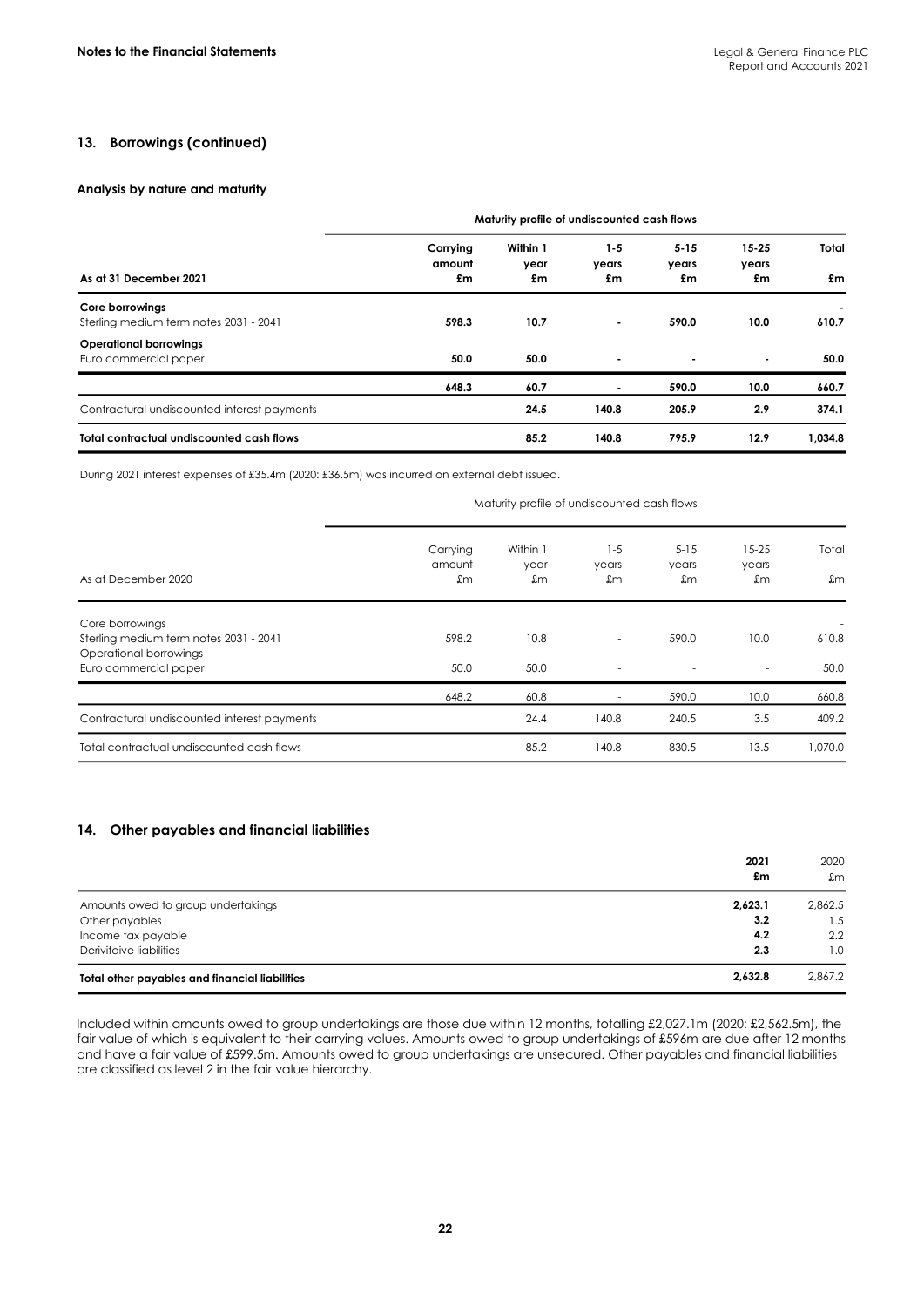# **15. Share capital**

|                                                                                   | 2021<br>Number of | 2021   | 2020<br>Number of | 2020   |
|-----------------------------------------------------------------------------------|-------------------|--------|-------------------|--------|
|                                                                                   | shares            |        | shares            | £      |
| Alloted and partly paid:<br>Ordinary shares of £1 each partially paid of 25p each | 50,000            | 12.500 | 50,000            | 12,500 |

There is one class of ordinary shares of £1 each where all shares issued carry equal voting rights. The holders of the Company's ordinary shares are entitled to receive dividends as declared. There were no changes to the issued share capital during the financial year.

# **16. Parent and ultimate holding company**

The immediate and ultimate parent company, and the smallest and largest group to consolidate these financial statements, is Legal & General Group Plc, a company incorporated in England and Wales. These financial statements, therefore, provide information about the Company as an individual undertaking. Copies of the financial statements of the ultimate holding company, Legal & General Group Plc, are available on the Group website, legalandgeneralgroup.com or from the Company Secretary at the Registered Office, One Coleman Street, London, EC2R 5AA, United Kingdom.

# **17. Financial risk management**

# **Management of risk**

The Company, in the course of its business activities, is exposed principally to market, credit and liquidity risks. As part of the Legal & General Group, the Company operates within a formal risk management framework to ensure that all significant risks are identified and managed.

A risk identification and assessment process is operated to formally evaluate and manage significant risks to the achievement of the Company's objectives. A standard approach is used to assess risks. Senior management and the risk review functions (see below) review the output of the assessments.

# **Control framework**

The Company manages its exposure to financial instruments by maintaining an appropriate control structure. Dealing authority is formally approved by the Legal & General Group Capital Committee. The Group Treasurer directs dealing operations and reports regularly to the Treasury Oversight Group and to the Board of this Company. The activities of the Group Treasury department are subject to review via periodic independent reviews and audits by internal auditors. The internal control framework within the Group Treasury department includes segregation of duties between dealing and settlement.

#### **Risk review function**

The Group's risk review function provides oversight of the risk management processes of the Legal & General Group companies. Its responsibilities include the evaluation of changes in the business operating environment and business processes, the assessment of these changes on risks to business and the monitoring of mitigating actions.

Details of the categories of risk to the Company and high-level management processes are set out below.

#### **Market risk**

# **A Currency**

Currency risk is the risk arising from fluctuations in exchange rates which may affect assets, liabilities and any mismatch between the two.

The Company is also potentially exposed to loss as a result of fluctuations in the value of, or income from, assets denominated in foreign currencies. The Company's objective is to have minimal residual foreign exchange risk on its assets and liabilities. It achieves this by matching the currency of its assets with those of its borrowings. Where an opportunity exists to borrow in a different currency on an advantageous basis to that for which funding is actually required, cross currency swaps or forward foreign exchange contracts are used to convert to the desired currency.

During the year there were no material net exposures.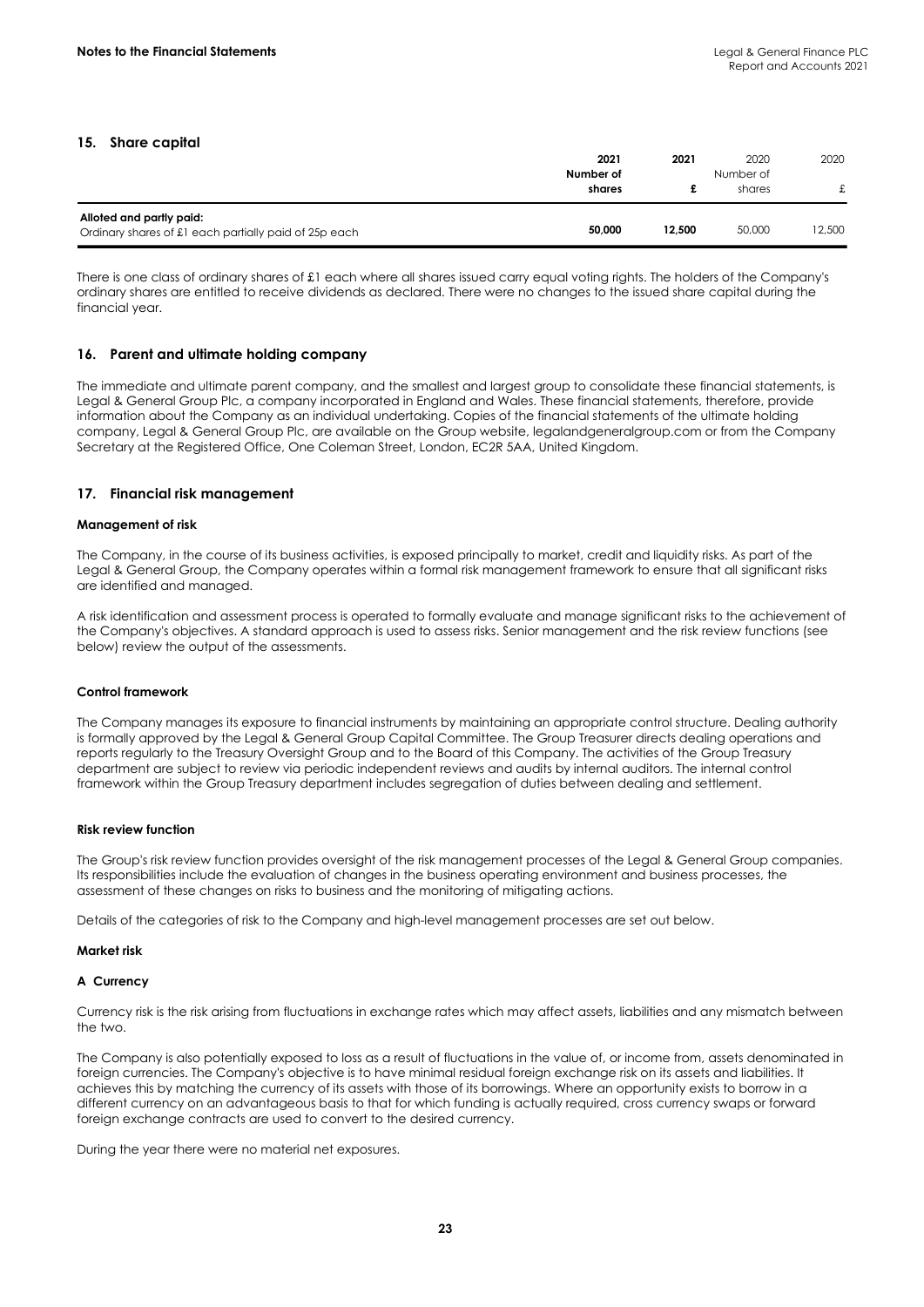# **17. Financial risk management (continued)**

### **B Interest rate risk**

Interest rate risk is the risk arising from fluctuations in interest rates which may affect assets, liabilities and any mismatch between the two.

The Company's borrowings comprise the current and long-term liabilities set out in Note 13. All of the Company's borrowings were fixed rate loans under the medium term note and commercial paper programmes throughout the year and at 31 December 2021. The fixed rate loans in operation were lent to another group company on a fixed rate basis with the same maturities on an arm's length basis.

All floating interest rate liabilities have interest rates based on either SONIA or the relevant currency LIBOR equivalents.

A sensitivity analysis performed showed that +100 / - 50 basis points movement in interest rates would (decrease) / increase profit before income tax by (£2.2m) / £1.1m (2020: (£2.8m) / £1.4m).

# **C Exposure to worldwide equity markets**

The only equity security investments held are in funds managed by Legal & General Investment Management Limited and are solely invested in cash, cash equivalents and debt securities. The funds are unlisted and based in the UK. Therefore, there is no underlying exposure on these funds to equity price risk.

# **Market infrastructure risk**

Market infrastructure risk is the risk that the infrastructure supporting market trading in any of the major global financial centres fails or is impaired. Any subsequent inability to invest or raise funds in capital markets may cause significant disruption to the Company's principal activities and operations, potentially creating a strain on liquidity.

The risk of significant disruption to investment and capital markets is considered low, however there are actions management may take if the risk increases such as temporarily increasing cash reserves.

#### **Credit risk**

Credit risk is the risk that the Company is exposed to loss if another party fails to perform its financial obligations to the Company.

The investment of shareholder money requires some credit risk to be taken. Credit risk is managed through the setting and regular review of detailed counterparty credit and concentration limits. Compliance with these limits for treasury investments is monitored daily. The limits apply to cash deposits, money market investments, foreign exchange and interest rate management transactions. The Group's Credit Risk Committee oversees this process.

The credit risk of the external financial assets based on long term ratings is outlined below. Ratings are provided by independent rating agencies and the average of these is used.

|                               | AA             | Α                       | Total          |
|-------------------------------|----------------|-------------------------|----------------|
| As at 31 December 2021        | £m             | £m                      | £m             |
| Reverse repurchase agreements | $\blacksquare$ | 10.0                    | 10.0           |
| Derivative assets             |                | 2.3                     | 2.3            |
| Cash and cash equivalents     | 0.4            | 1.4                     | 1.8            |
| Other assets                  | $\blacksquare$ | $\blacksquare$          | $\blacksquare$ |
| Total                         | 0.4            | 13.7                    | 14.1           |
|                               |                |                         |                |
|                               | AA             | $\overline{\mathsf{A}}$ | Total          |
| As at December 2020           | £m             | £m                      | £m             |
| Reverse repurchase agreements | ۰.             | 10.0                    | 10.0           |
| Derivative assets             |                | 1.0                     | 1.0            |
| Cash and cash equivalents     | 1.8            | 100.4                   | 102.2          |
| Other assets                  |                |                         |                |
| Total                         | 1.8            | 111.4                   | 113.2          |

Amounts owed by group undertakings have been considered in Note 11, please also refer to Note 1F for further details.